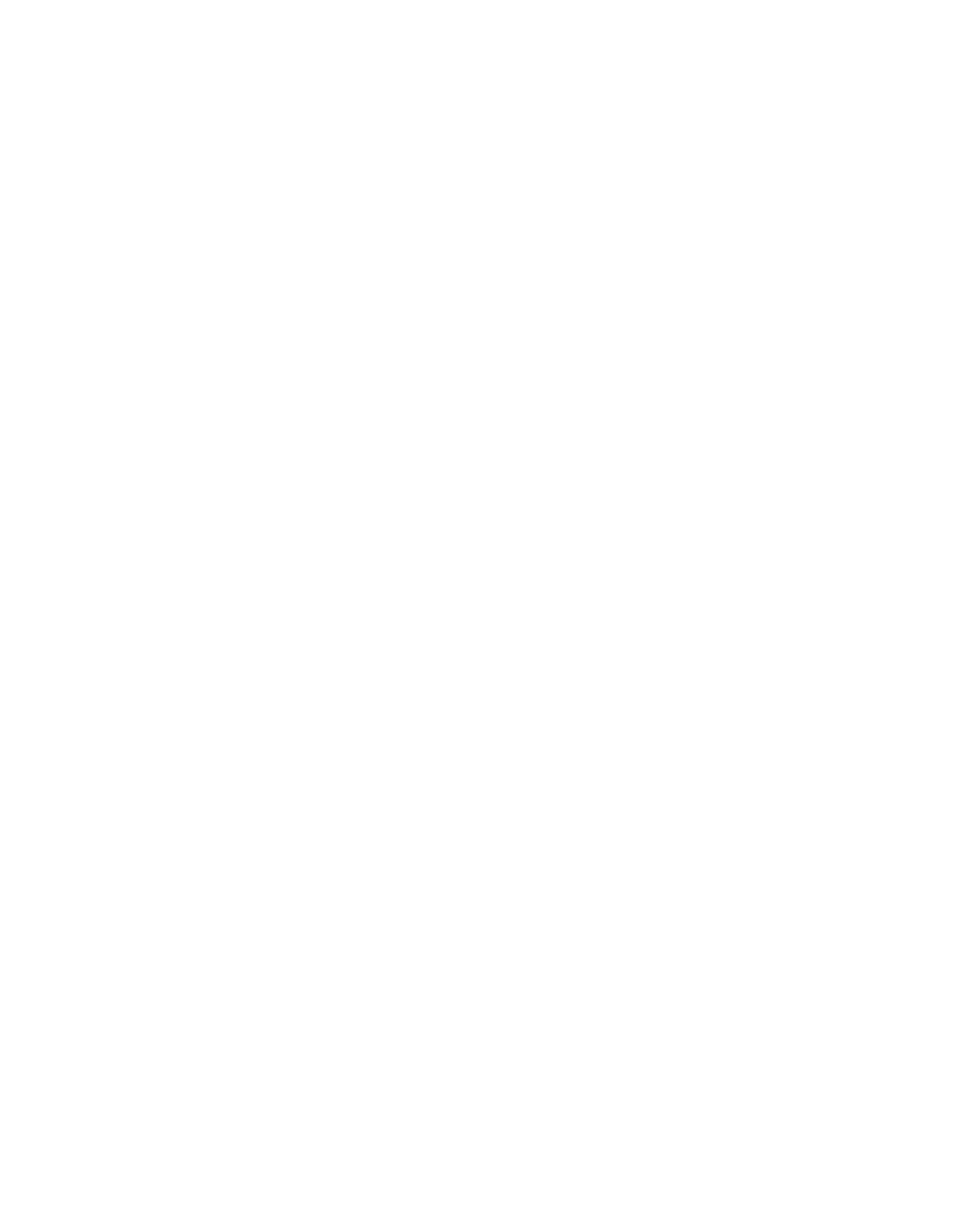#### Part 1

#### **ROUTINE PROCEEDINGS**

## **STATEMENTS BY MEMBERS**

- − The Member for Charlevoix–Côte-de-Beaupré on the following subject: *Congratulations to Geneviève Jodoin, winner of the competition La Voix 2019.*
- − The Member for Hull on the following subject: *Underline the 40th anniversary of the Coopérative funéraire de l'Outaouais.*
- − The Member for Sanguinet on the following subject: *Day to raise awareness of the importance of access to new therapies in the context of cancer treatment.*
- − The Member for Westmount−Saint-Louis on the following subject: *Underline Mental Illness Awareness Week.*
- − The Member for Chapleau on the following subject: *70th anniversary of the Royal Canadian Legion, Branch 58, Pointe-Gatineau.*
- − The Member for Mercier on the following subject: *The Nakba.*
- − The Member for Chauveau on the following subject: *The efforts and dynamism of the organization Le Code des filles.*
- − The Member for Duplessis on the following subject: *Tribute to the police officers of La Romaine.*
- − The Member for Châteauguay on the following subject: *The extraordinary work of volunteers during a fire that left 35 families homeless.*
- − The Member for Sainte-Rose on the following subject: *Lyme Disease Awareness Month.*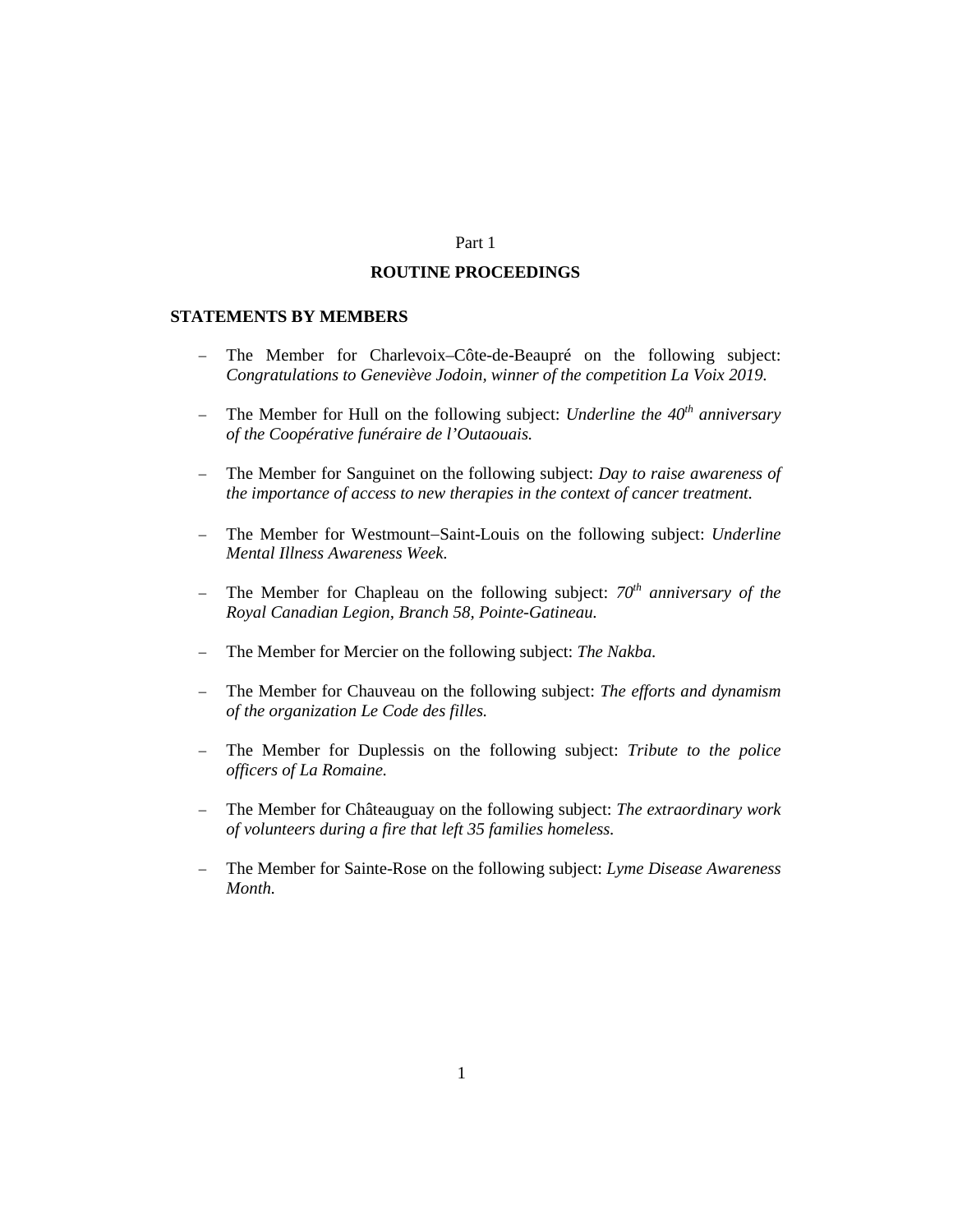## **STATEMENTS BY MINISTERS**

## **INTRODUCTION OF BILLS**

**PRESENTING (a) Papers (b) Reports from committees (c) Petitions**

**ORAL ANSWERS TO PETITIONS**

**COMPLAINTS OF BREACH OF PRIVILEGE OR CONTEMPT AND PERSONAL EXPLANATIONS**

**ORAL QUESTIONS AND ANSWERS**

## **DEFERRED DIVISIONS**

Motion by the Minister of Public Security for the passage of Bill 1, An Act to amend the rules governing the appointment and dismissal of the Anti-Corruption Commissioner, the Director General of the Sûreté du Québec and the Director of Criminal and Penal Prosecutions.

## **MOTIONS WITHOUT NOTICE**

## **NOTICES OF PROCEEDINGS IN COMMITTEES**

## **INFORMATION ON THE PROCEEDINGS OF THE ASSEMBLY**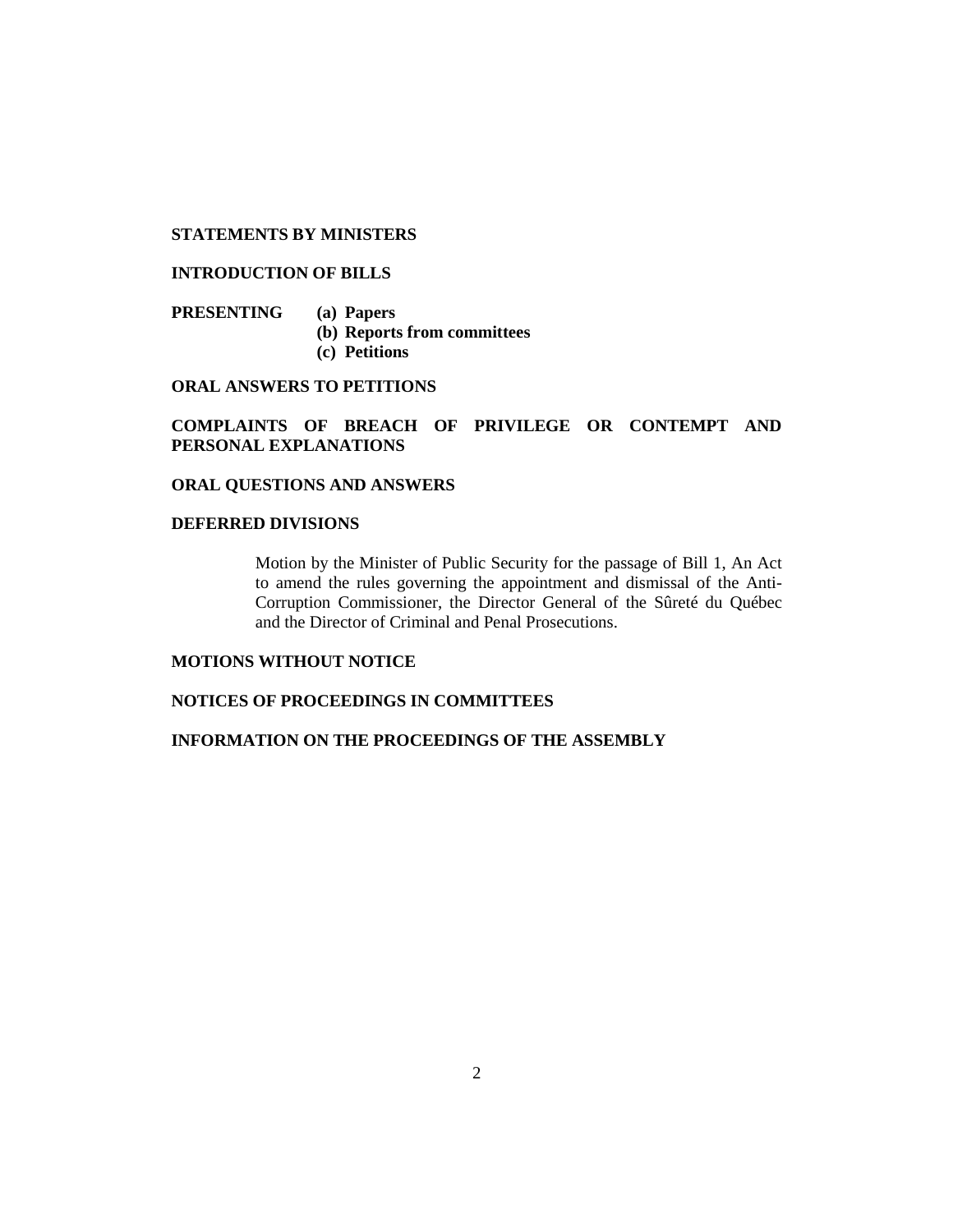## Part 2

#### **ORDERS OF THE DAY**

#### **BUSINESS HAVING PRECEDENCE**

#### **URGENT DEBATES**

## **DEBATES ON REPORTS FROM COMMITTEES**

## **OTHER BUSINESS**

## **I. Government Bills**

*Passage in Principle*

**(1)** Bill 5

An Act to amend the Education Act and other provisions regarding preschool education services for students 4 years of age Introduced by the Minister of Education and Higher Education on **14 February 2019**

**(2)** Bill 14

An Act to facilitate the public administration's digital transformation Introduced by the Minister for Digital Transformation on **4 April 2019**

**(3)** Bill 16

An Act mainly to regulate building inspections and divided co-ownership, to replace the name and improve the rules of operation of the Régie du logement and to amend the Act respecting the Société d'habitation du Québec and various legislative provisions concerning municipal affairs Introduced by the Minister of Municipal Affairs and Housing on 3 April 2019

Report from the Committee on Planning and the Public Domain (consultations) tabled on **14 May 2019**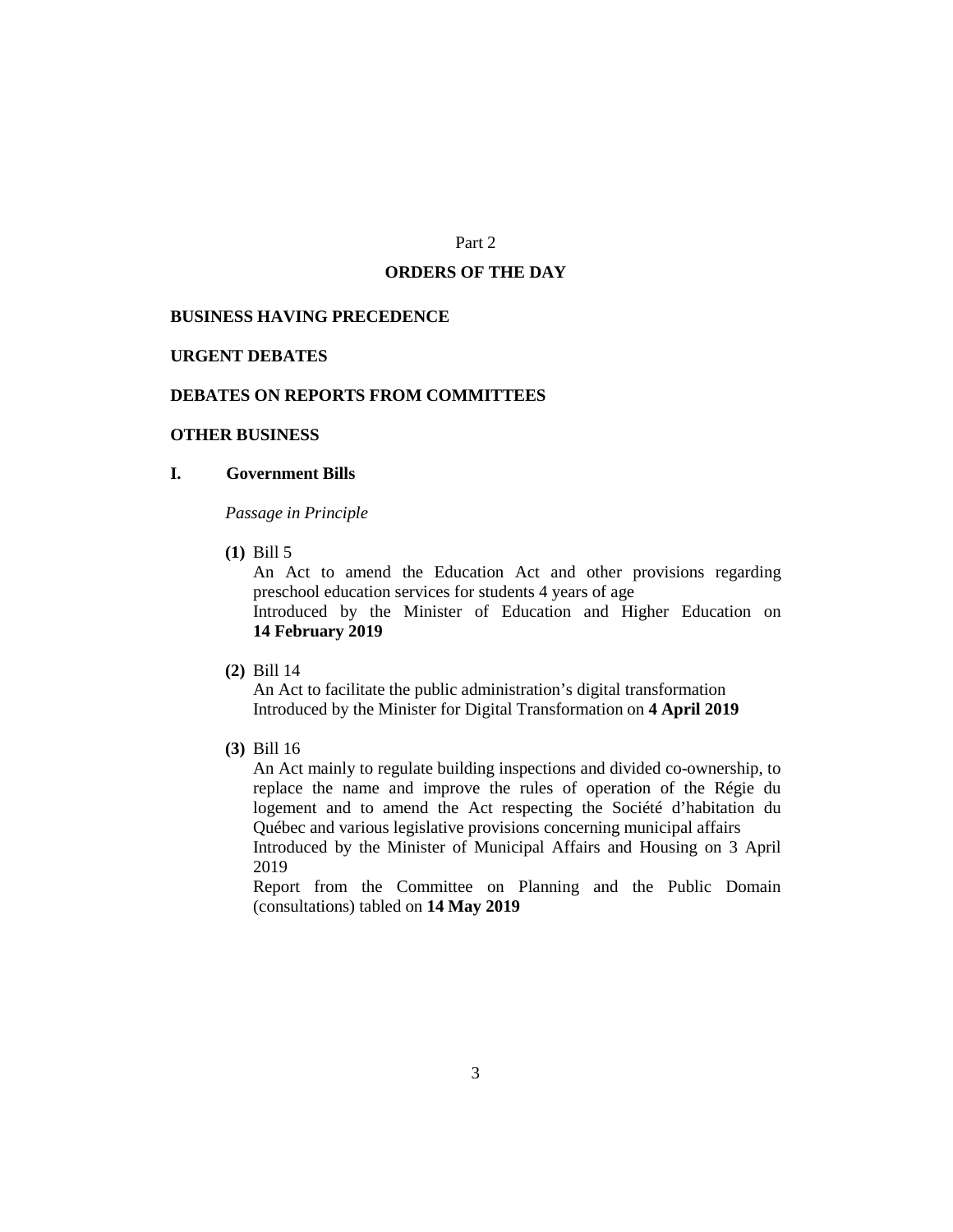## **(4)** Bill 17

An Act respecting remunerated passenger transportation by automobile Introduced by the Minister of Transport on 20 March 2019 Report from the Committee on Transportation and the Environment (consultations) tabled on **14 May 2019**

## **(5)** Bill 18

An Act to amend the Civil Code, the Code of Civil Procedure, the Public Curator Act and various provisions as regards the protection of persons Introduced by the Minister of Families on **10 April 2019**

**(6)** Bill 20

An Act to implement certain recommendations of the 20 August 2018 report of the committee on the remuneration of judges and justices of the peace for 2016-2019

Introduced by the Minister of Justice on 11 April 2019

Resuming the debate adjourned in the name of the Member for LaFontaine on **9 May 2019**

**(7)** Bill 21

An Act respecting the laicity of the State Introduced by the Minister of Immigration, Diversity and Inclusiveness on **28 March 2019**

**(8)** Bill 23

An Act respecting the names and responsibilities of certain ministers and government departments and to enact the Act respecting the Ministère des Forêts, de la Faune et des Parcs

Introduced by the Minister Responsible for Government Administration and Chair of the Conseil du trésor on **18 April 2019**

**(9)** Bill 25

An Act to amend mainly the Firearms Registration Act Introduced by the Minister of Public Security on **14 May 2019**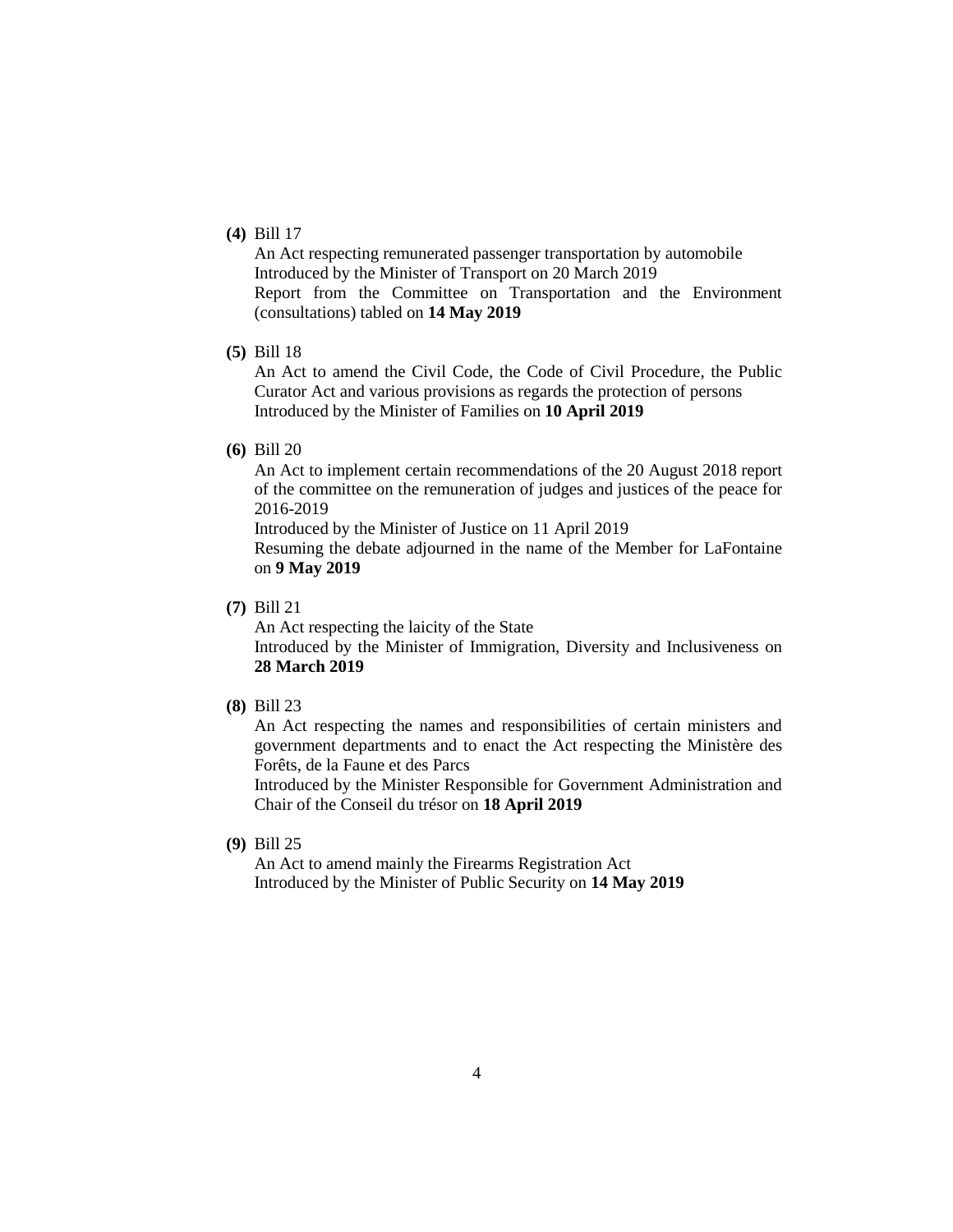*Committee Stage*

### **(10)**Bill 2

An Act to tighten the regulation of cannabis Introduced by the Minister for Health and Social Services on 5 December

2018

Report from the Committee on Health and Social Services (consultations) tabled on 21 February 2019

Passed in principle on **14 May 2019**, and

Referred to the Committee on Health and Social Services

## **(11)**Bill 6

An Act to transfer responsibility for the registry of lobbyists to the Lobbyists Commissioner and to implement the Charbonneau Commission recommendation on the prescription period for bringing penal proceedings Introduced by the Minister of Justice on 13 February 2019

Report from the Committee on Institutions (consultations) tabled on 3 April 2019

Passed in principle on **10 April 2019**, and

Referred to the Committee on Institutions

## **(12)**Bill 9

An Act to increase Québec's socio-economic prosperity and adequately meet labour market needs through successful immigrant integration

Introduced by the Minister of Immigration, Diversity and Inclusiveness on 7 February 2019

Report from the Committee on Citizen Relations (consultations) tabled on 19 March 2019

Passed in principle on **9 April 2019**, and

Referred to the Committee on Citizen Relations

## **(13)**Bill 13

An Act to amend the Taxation Act, the Act respecting the Québec sales tax and other legislative provisions

Introduced by the Minister of Finance on 26 February 2019

Passed in principle on **10 April 2019**, and

Referred to the Committee on Public Finance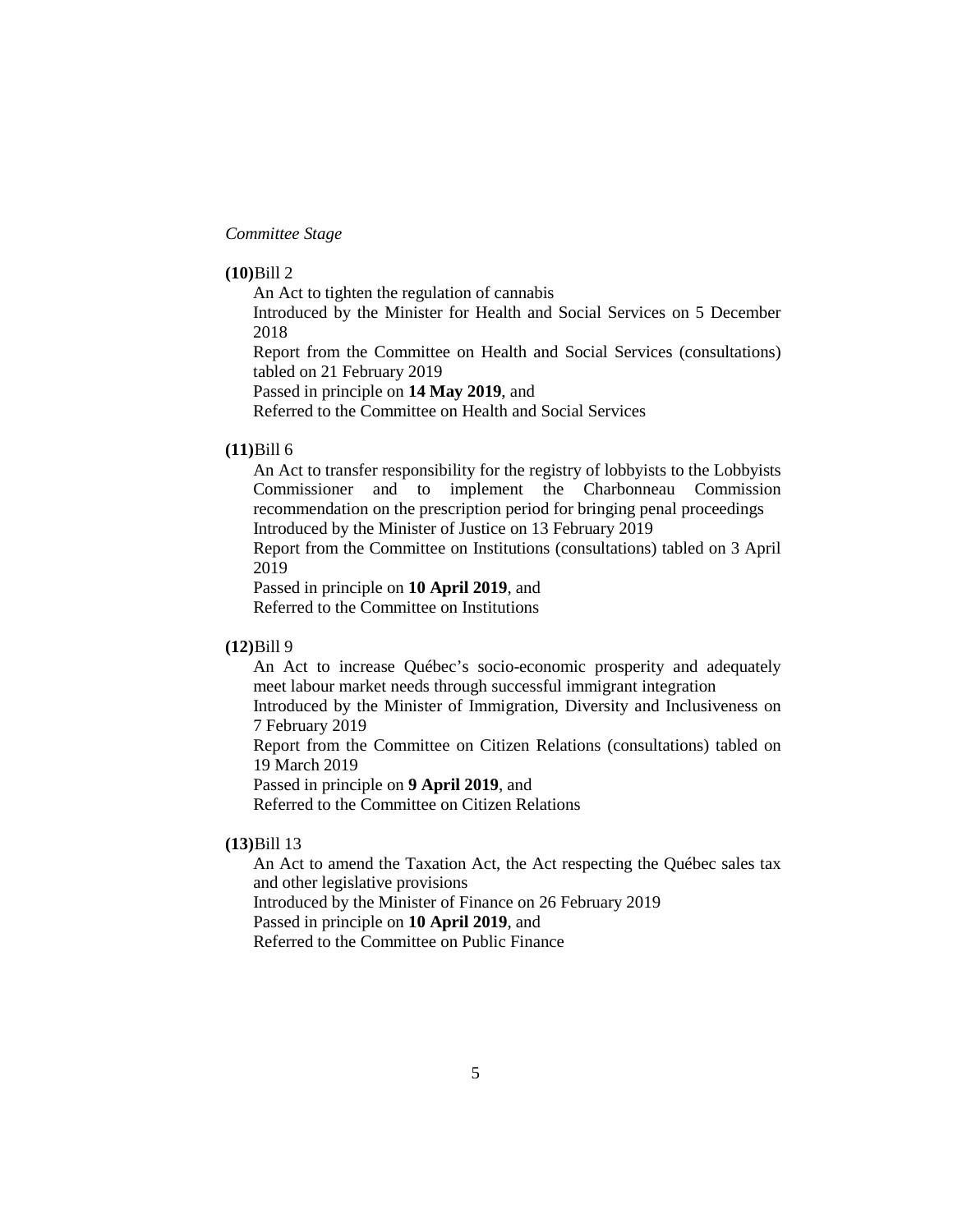## *Report Stage*

#### **(14)**Bill 12

An Act to clarify the scope of the right to free education and to allow the regulation of certain financial contributions that may be required

Introduced by the Minister of Education and Higher Education on 21 February 2019

Report from the Committee on Culture and Education (consultations) tabled on 27 March 2019

Passed in principle on 4 April 2019

Report from the Committee on Culture and Education tabled on 9 May 2019 (Amend. handed in under Standing Order 252)

Resuming the debate adjourned in the name of the Member for Rimouski on **14 May 2019**

#### *Passage*

## **(15)**Bill 1

An Act to amend the rules governing the appointment and dismissal of the Anti-Corruption Commissioner, the Director General of the Sûreté du Québec and the Director of Criminal and Penal Prosecutions

Introduced by the Minister of Public Security on 29 November 2018

Report from the Committee on Institutions (consultations) tabled on 20 February 2019

Passed in principle on 28 February 2019

Report from the Committee on Institutions adopted on 14 May 2019 Division deferred on **14 May 2019**

## **(16)**Bill 7

An Act respecting certain terms of employment applicable to officers of the health and social services network

Introduced by the Minister of Health and Social Services on 26 February 2019

Report from the Committee on Health and Social Services (consultations) tabled on 21 March 2019

Passed in principle on 11 April 2019

Report from the Committee on Health and Social Services adopted on **9 May 2019**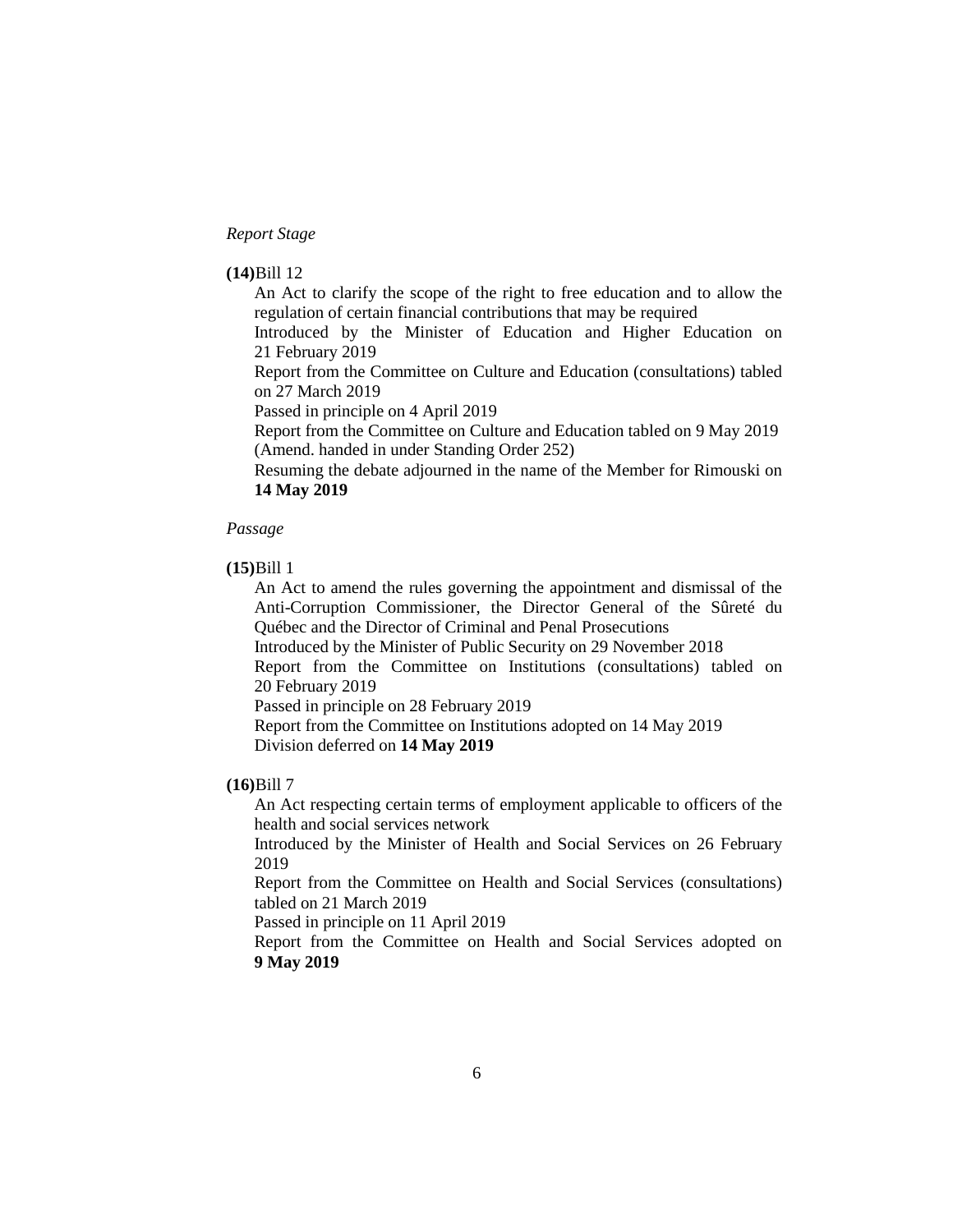## **II. Private Members' Public Bills**

## *Passage in Principle*

#### **(17)**Bill 190

An Act to exclude child support payments from income calculation under various social laws

Introduced by the Member for Sherbrooke on **7 December 2018**

#### **(18)**Bill 191

An Act to amend the Act respecting the National Assembly to prescribe the publication of information on the use of the amounts granted to Members in the performance of their duties

Introduced by the Member for Gouin on **6 December 2018**

#### **(19)**Bill 192

An Act to recognize the Members' oath to the people of Québec as the sole oath required for Members to take office

Introduced by the Member for Jean-Lesage on **28 February 2019**

## **(20)**Bill 193

An Act to establish a budgetary shield to protect education, child and youth protection services

Introduced by the Member for Joliette on **7 February 2019**

## **(21)**Bill 194

An Act to ensure compliance with Québec's climate change-related obligations

Introduced by the Member for Jonquière on **21 February 2019**

## **(22)**Bill 195

An Act to amend the Act respecting the National Assembly to extend the scope of the right to payment of expenses for counsel Introduced by the Member for Chomedey on **11 April 2019**

## **(23)**Bill 196

An Act to amend the Act respecting safety in sports to establish a Passe-Sports register to collect data on the state of health of persons under 18 years of age following a concussion

Introduced by the Member for Marquette on **11 April 2019**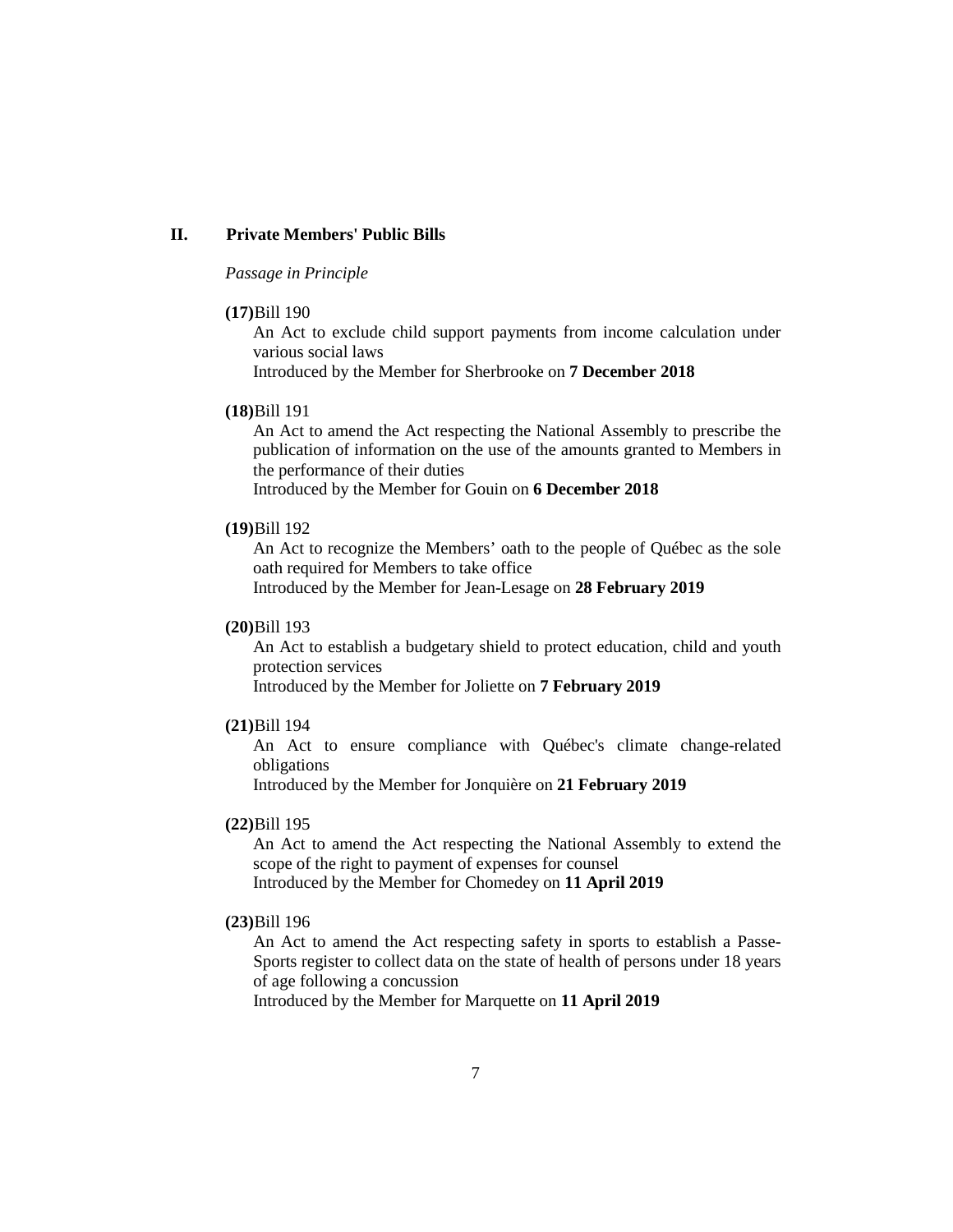## **(24)**Bill 197

An Act to amend the Consumer Protection Act to fight planned obsolescence and assert the right to repair goods Introduced by the Member for Chomedey on **9 April 2019**

#### **(25)**Bill 198

An Act to facilitate disclosure of wrongdoings Introduced by the Member for Rosemont on **9 May 2019**

## **(26)**Bill 390

An Act to replace the Act respecting the Amicale des anciens parlementaires du Québec Introduced by the Member for Chutes-de-la-Chaudière on **18 April 2019**

#### **(27)**Bill 392

An Act respecting the selection of Québec senators Introduced by the Member for Marie-Victorin on **9 May 2019**

*Committee Stage*

*Report Stage*

*Passage*

## **III. Private Bills**

*Hearings and Clause-by-Clause Consideration*

#### **(28)**Bill 200

An Act respecting certain immovables situated on a mining concession of the cadastre of Canton de Bourlamaque, registration division of Abitibi Introduced by the Member for Abitibi-Ouest on **7 May 2019**, and Referred to the Committee on Planning and the Public Domain

*Passage in Principle*

*Passage*

## **IV. Government Motions**

## **V. Estimates of Expenditure**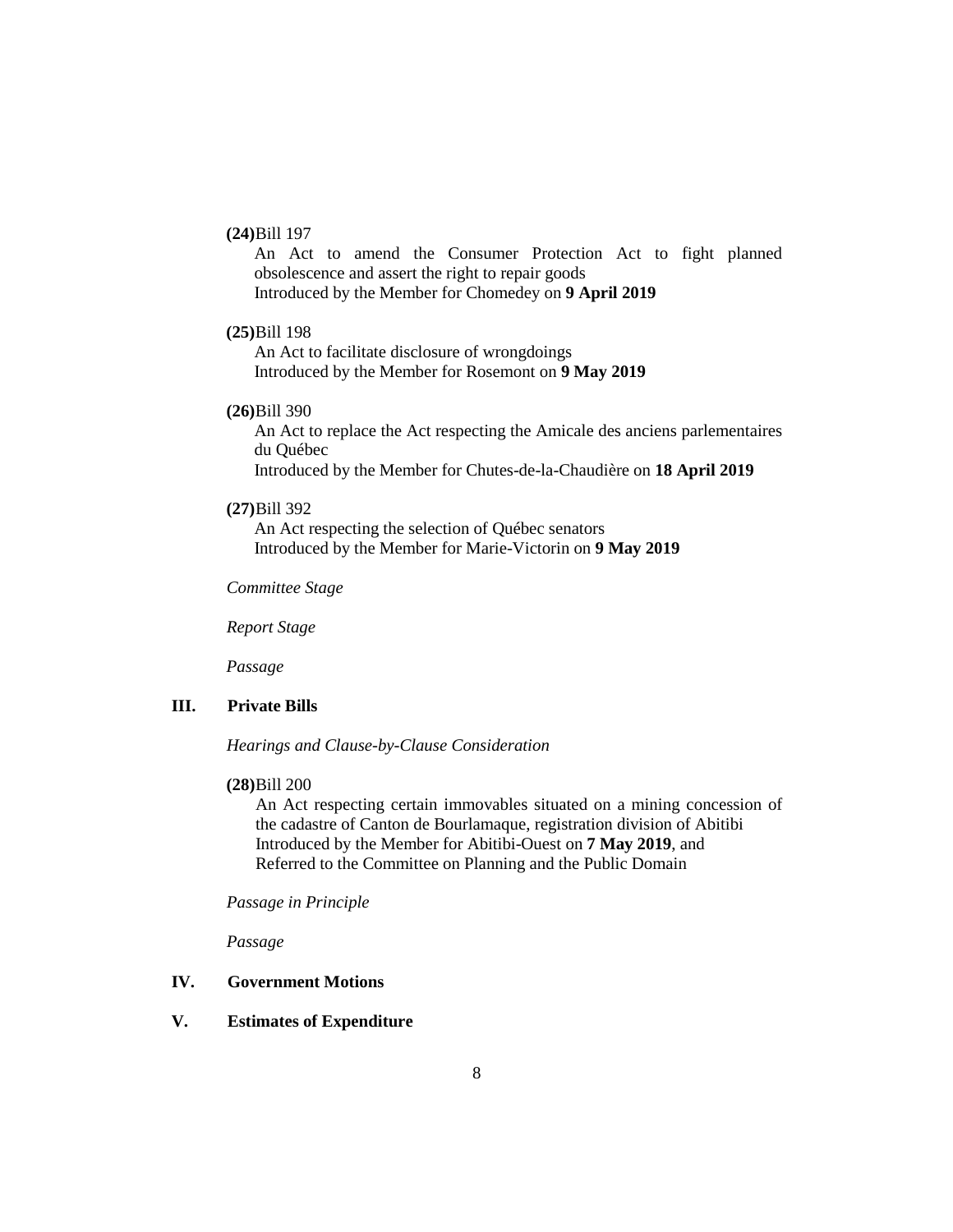## **VI. Statutory Debates**

## **BUSINESS STANDING IN THE NAME OF MEMBERS IN OPPOSITION**

## **(29)**14 May 2019

Motion by the Member for Taschereau:

THAT the National Assembly ask the Québec Government to confirm that

- 1) the structuring public transit network project for Québec City will be carried out as planned, without dividing it into parts or carrying it out in phases;
- 2) the project will be funded with federal funds, according to the agreed plan, as soon as possible; and
- 3) it will demand Québec's full and rightful share of funding for building green infrastructure throughout Québec.

## Part 3

#### **BILLS PASSED**

*(Bills awaiting Royal Assent)*

Bill 24

Appropriation Act No. 2, 2019-2020 Passed on **9 May 2019**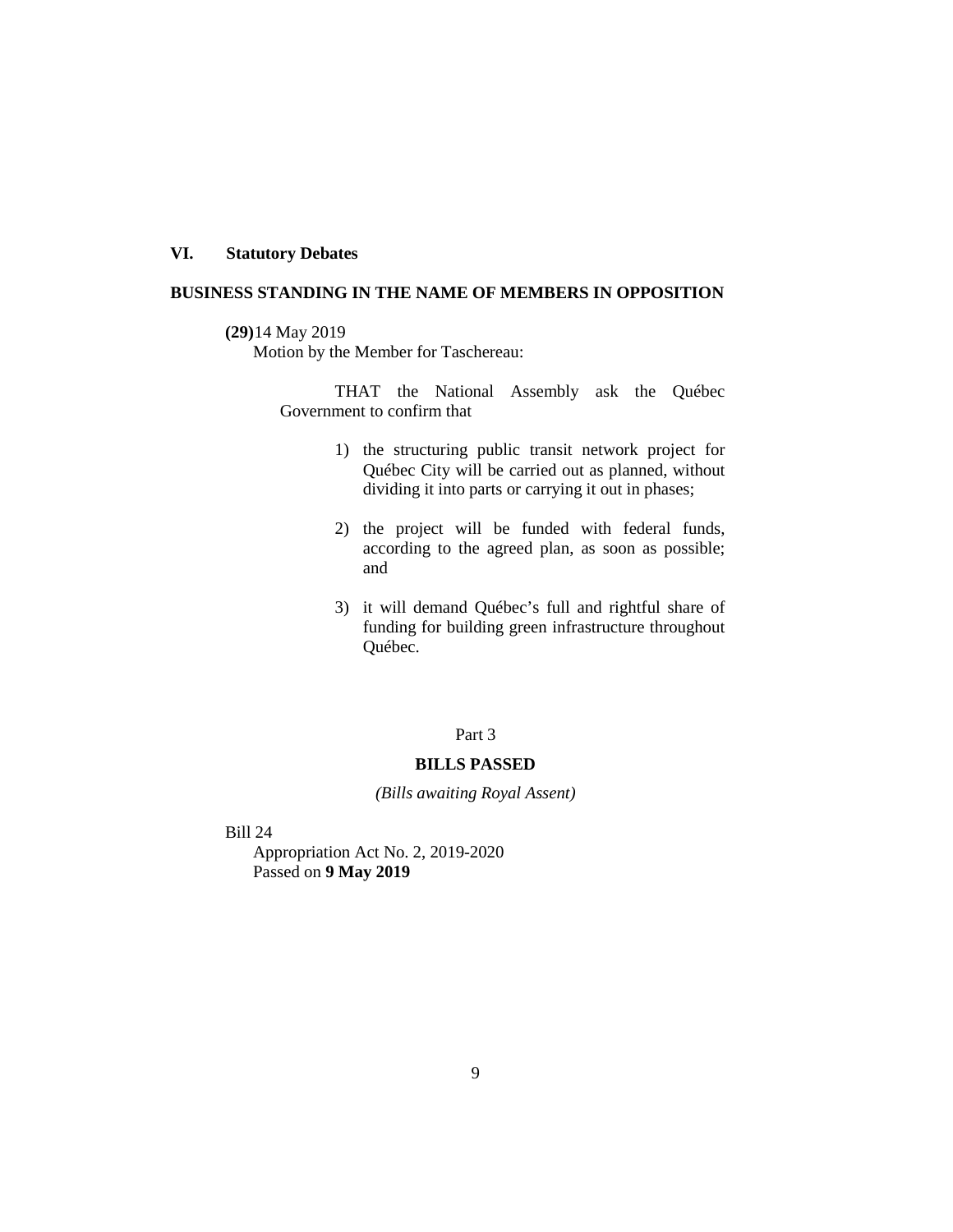#### Part 4

## **PROCEEDINGS IN COMMITTEES**

*The detailed calendar of the proceedings of each committee is available on the Internet site of the Assembly*

## **[COMMITTEE ON THE NATIONAL ASSEMBLY](http://www.assnat.qc.ca/en/travaux-parlementaires/commissions/can-42-1/index.html)**

## **[COMMITTEE ON PUBLIC ADMINISTRATION](http://www.assnat.qc.ca/en/travaux-parlementaires/commissions/cap-42-1/index.html)**

#### **Order in compliance with the Standing Orders**

- − Hearing of the Auditor General of Québec on its annual management report 2017-2018 and financial commitments.
- − Hearing on chapter 5 entitled "Computer Recovery" and chapter 7 entitled "Information Technology Contracts – Follow-Up on a Special Audit" of the Auditor General of Québec's May 2018 report.
- − Hearing on chapter 3 entitled "Contaminated Sites Under the Responsibility of the State" of the Auditor General of Québec's June 2018 report.
- − Hearing on chapter 3 entitled "End-of-Life Tire Management" of the Auditor General of Québec's November 2018 report.

## **COMMITTEE ON AGRICULTURE, FISHERIES, [ENERGY AND NATURAL RESOURCES](http://www.assnat.qc.ca/en/travaux-parlementaires/commissions/capern-42-1/index.html)**

## **Order in compliance with the Standing Orders**

Surveillance of public bodies and accountability:

− Examination of the policy directions, activities and management of the Régie de l'énergie.

## **Order of initiative**

− Examine the impact of pesticides on public health and the environment, as well as current and future innovative alternative practices in the agriculture and food sectors, in recognition of the competitiveness of Québec's agri-food sector.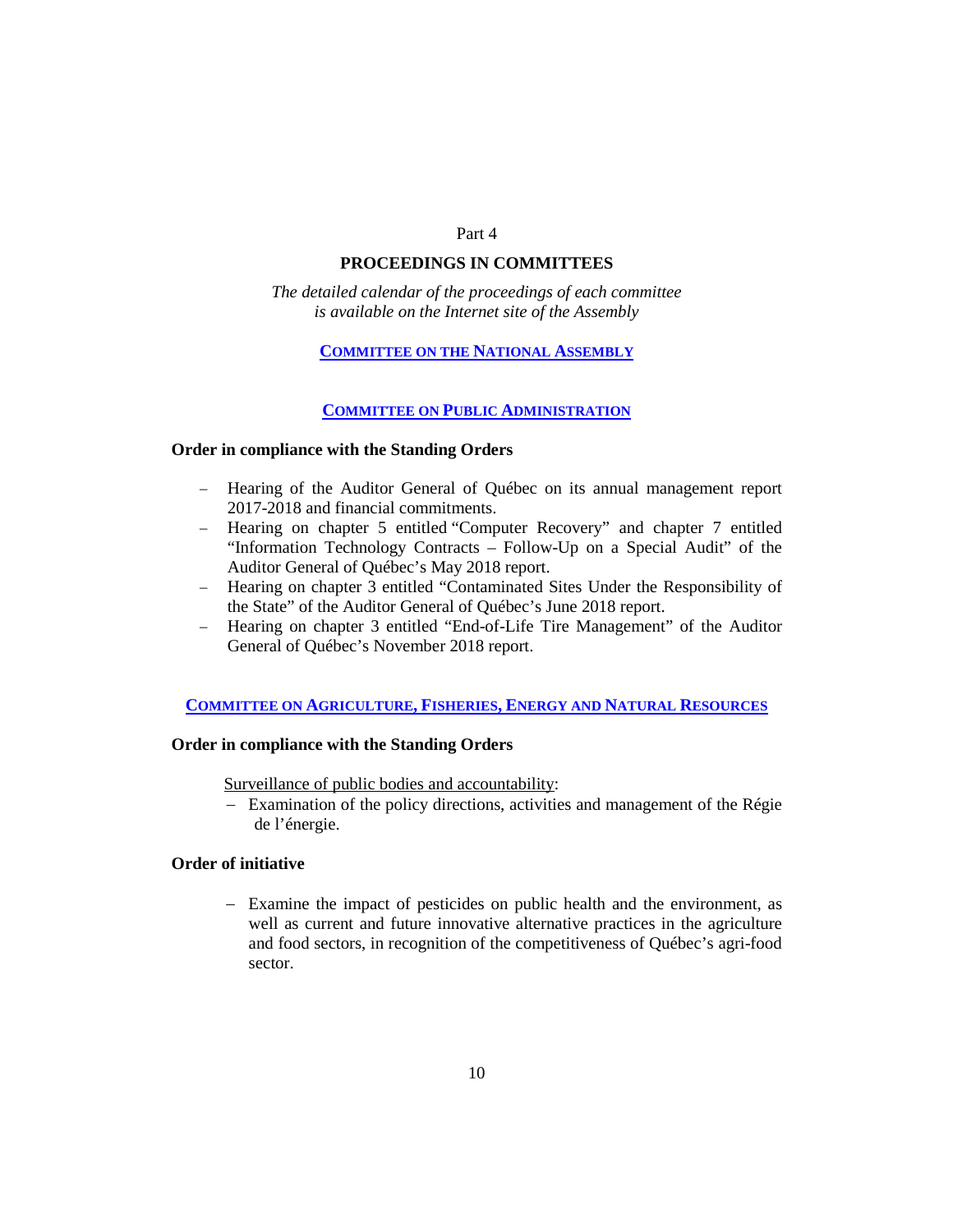## **[COMMITTEE ON PLANNING AND THE PUBLIC DOMAIN](http://www.assnat.qc.ca/en/travaux-parlementaires/commissions/cat-42-1/index.html)**

## **Order of reference**

## Consideration of Bills:

− **Bill 200**, An Act respecting certain immovables situated on a mining concession of the cadastre of Canton de Bourlamaque, registration division of Abitibi (Order of reference given on 7 May 2019).

## **Order of initiative**

− Continue the order of initiative on access to local financial services in the regions.

## **[COMMITTEE ON CULTURE AND EDUCATION](http://www.assnat.qc.ca/en/travaux-parlementaires/commissions/cce-42-1/index.html)**

## **Order of initiative**

− Future of the news media.

## **[COMMITTEE ON LABOUR AND THE ECONOMY](http://www.assnat.qc.ca/en/travaux-parlementaires/commissions/cet-42-1/index.html)**

## **[COMMITTEE ON PUBLIC FINANCE](http://www.assnat.qc.ca/en/travaux-parlementaires/commissions/cfp-42-1/index.html)**

## **Order of reference**

## Consideration of Bills:

− **Bill 13**, An Act to amend the Taxation Act, the Act respecting the Québec sales tax and other legislative provisions (Order of reference given on 10 April 2019).

## Special Consultations:

− **Bill 14**, An Act to facilitate the public administration's digital transformation (Order of reference given on 7 May 2019).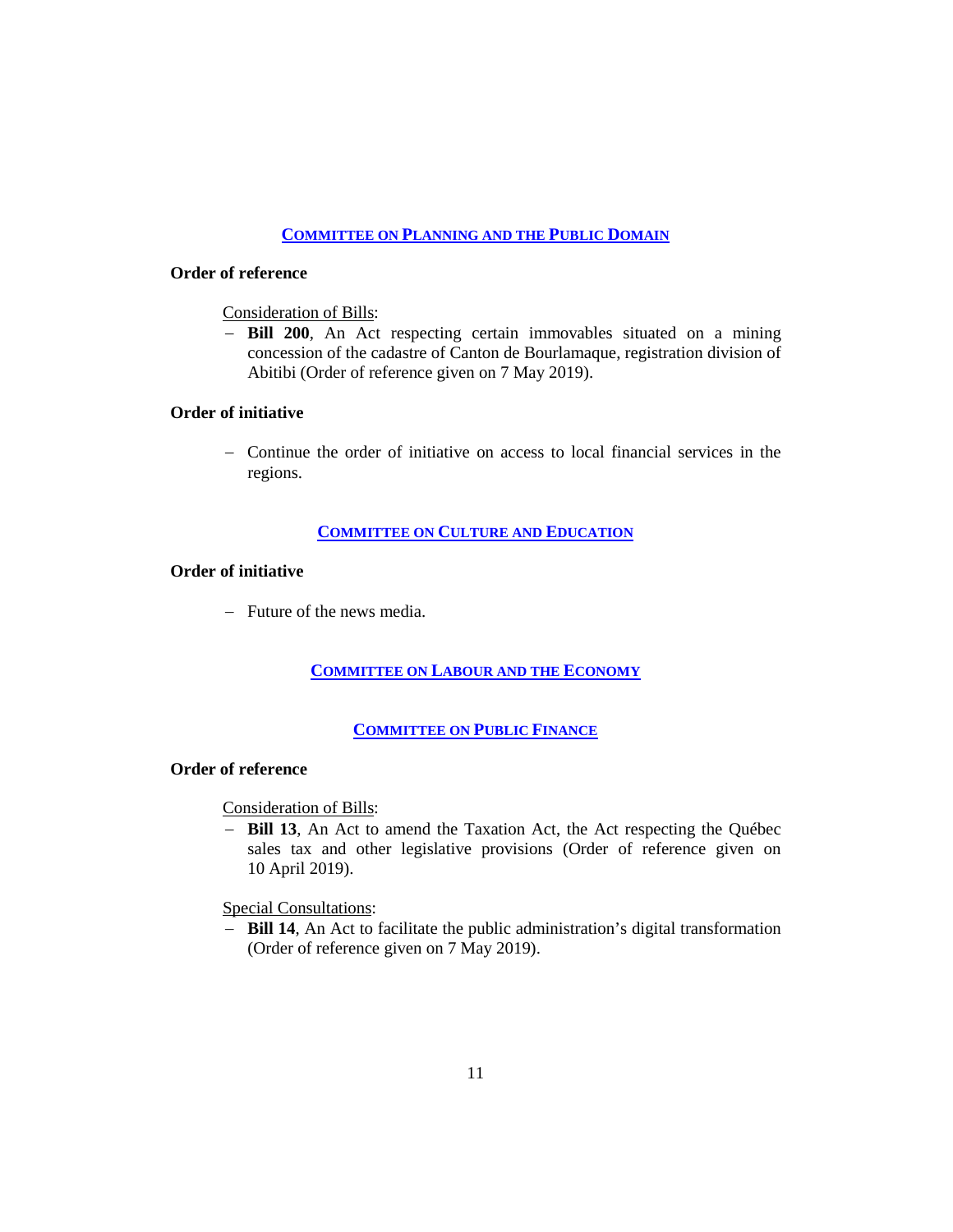## **[COMMITTEE ON INSTITUTIONS](http://www.assnat.qc.ca/en/travaux-parlementaires/commissions/ci-42-1/index.html)**

## **Order of reference**

## Consideration of Bills:

− **Bill 6**, An Act to transfer responsibility for the registry of lobbyists to the Lobbyists Commissioner and to implement the Charbonneau Commission recommendation on the prescription period for bringing penal proceedings (Order of reference given on 10 April 2019).

#### Special Consultations:

− **Bill 21**, An Act respecting the laicity of the State (Order of reference given on 18 April 2019).

## **Order in compliance with the Standing Orders**

− Hearing the Québec Chief Electoral Officer.

## **[COMMITTEE ON CITIZEN RELATIONS](http://www.assnat.qc.ca/en/travaux-parlementaires/commissions/crc-42-1/index.html)**

## **Order of reference**

## Consideration of Bills:

− **Bill 9**, An Act to increase Québec's socio-economic prosperity and adequately meet labour market needs through successful immigrant integration (Order of reference given on 9 April 2019).

## **[COMMITTEE ON HEALTH AND SOCIAL SERVICES](http://www.assnat.qc.ca/en/travaux-parlementaires/commissions/csss-42-1/index.html)**

## **Order of reference**

Consideration of Bills:

− **Bill 2**, An Act to tighten the regulation of cannabis (Order of reference given on 14 May 2019).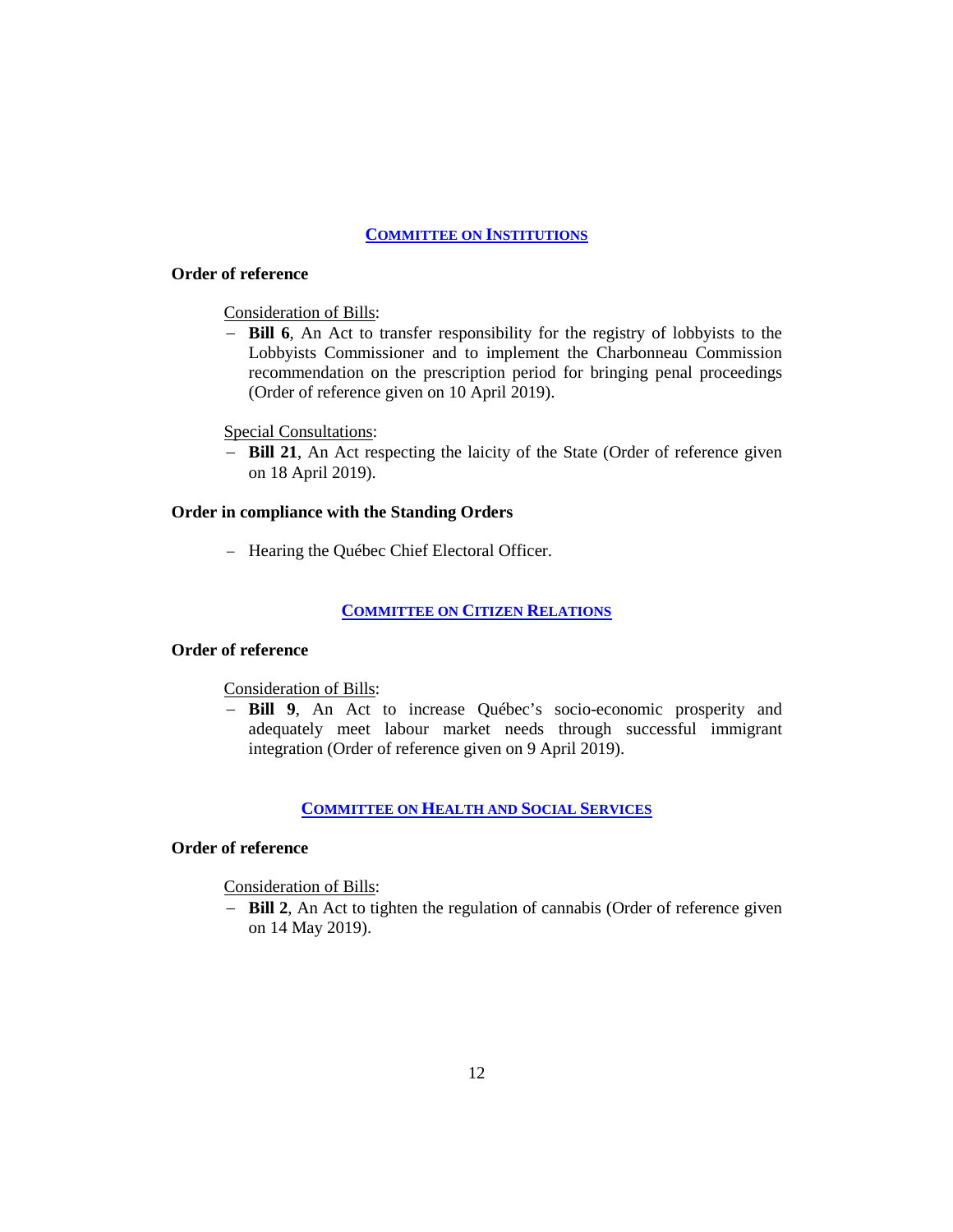## **Order of initiative**

− The alarming increase in the use of psychostimulants in children and young people in connection with attention deficit hyperactivity disorder (ADHD).

#### **[COMMITTEE ON TRANSPORTATION AND THE ENVIRONMENT](http://www.assnat.qc.ca/en/travaux-parlementaires/commissions/cte-42-1/index.html)**

## **Order of initiative**

− The issues of recycling and local recovery of glass.

## Part 5

#### **WRITTEN QUESTIONS**

[Questions already placed](http://www.assnat.qc.ca/en/document/141127.html) *on the Order Paper are published each Wednesday*

(31) Mr. Nadeau-Dubois (Gouin) – **2 April 2019** To the Minister of Education and Higher Education

> In 2017, the Couillard Government undertook to offer 250 \$25,000 scholarships per year to graduating doctoral students in psychology who choose to complete their mandatory internship in the public or parapublic sector. The program has been so successful that demand now exceeds supply. The result: a large number of these students will not have access to the scholarship that they are entitled to according to the program's criteria. Universities will have to improvise to determine the criteria for allocating financial assistance, by opting for the random draw or by delivering partial scholarships, for example.

> Last February, we found out that the Université de Sherbrooke took the decision, owing to insufficient funding, to allocate the \$25,000 scholarships promised by the Québec Government by random draw to the doctoral students in psychology having chosen the public and parapublic sector internships. The Université de Sherbrooke is not the only institution to find itself in this situation: Next year, this lack of funding will affect Université Laval and Université du Québec à Trois-Rivières in particular.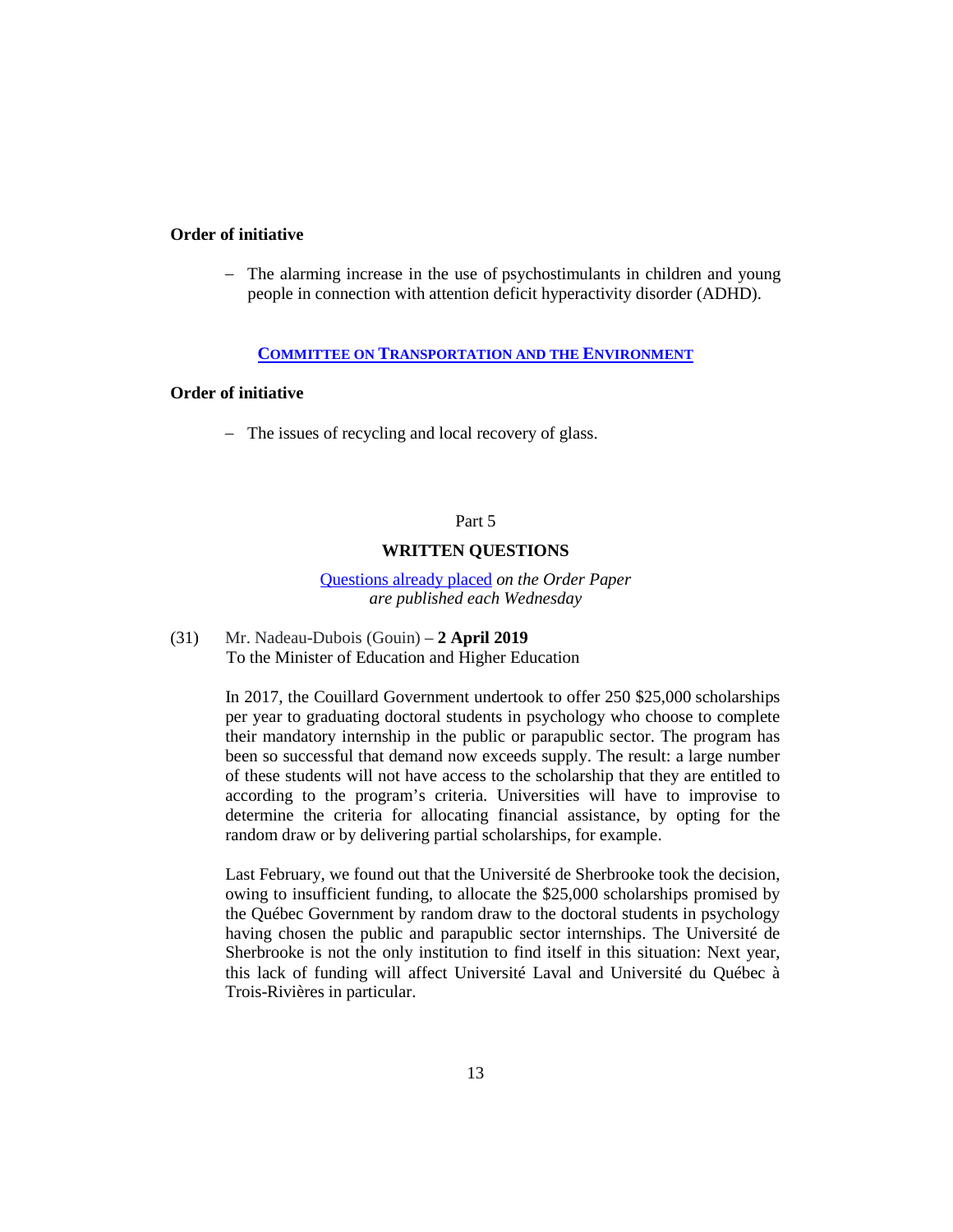This underfunding of psychology graduates, who are preparing to take up the reins of a profession that is experiencing a major shortfall of services in the public and parapublic network, is unacceptable. Student bodies are unanimous: It is simply unrealistic to have a job during this internship. Without a scholarship, few options are available to the persons who are excluded from the program. They must live off of their savings, ask their families for help or go into debt.

My questions to the Minister of Education and Higher Education are the following:

- Will the Minister commit to sustaining the scholarship program for doctoral students in psychology who choose to complete their mandatory 1600-hour internship in the public and parapublic sectors?
- Will the Minister commit to increasing the number of scholarships offered within the framework of this program to ensure that all of these graduates receive this financial assistance that is essential to completing their internship?
- (32) Mrs. Lessard-Therrien (Rouyn-Noranda−Témiscamingue) **2 April 2019** To the Minister of Transport

In 2006, the Government launched the Village-Relais program, which involves 41 municipalities located throughout Québec on main national roads or tourist routes, including the town of Témiscaming located in my riding, Rouyn-Noranda–Témiscamingue. This program has two main objectives: counter fatigue at the wheel by providing safe stopping areas and contribute to the local development of certified municipalities. The agreement between the certified municipalities and the Ministère des Transports consists of commitments made on both sides. The "villages-relais" must adhere to a quality charter by providing basic services throughout the year to maintain their certification. In this regard, several investments are made each year in the different municipalities to improve and design areas to make them more accessible and safe.

However, over the past ten years, the network has benefitted from only three major promotional campaigns from 2012 to 2014. To fully carry out their role as a "village-relais", certified municipalities must be promoted in order to make them better known to the general public.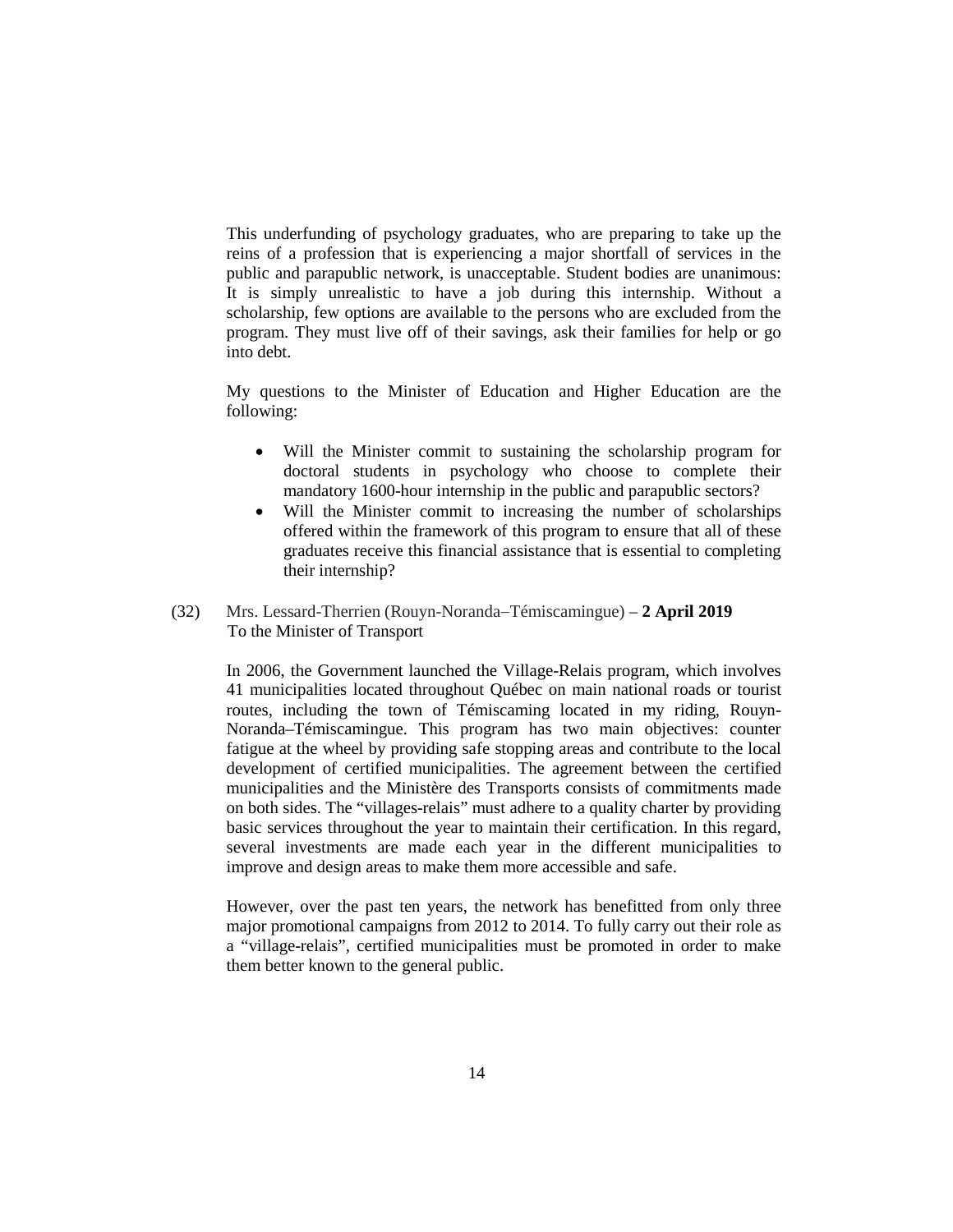This program's implementation and success cannot be achieved without the full participation of the "villages-relais" and their local businesses and that of the Minister of Transport. Lastly, note that this program is perfectly in line with the 2018-2022 government strategy and that of its Ministère des Affaires Municipales et de l'Habitation to ensure land occupancy.

It is with this in mind that the town of Témiscaming urged me to ask the Government:

- 1) How does the Minister intend to help the "villages-relais" maintain their role, which offers more services than a road park?
- 2) When does the Minister intend to launch a major promotional campaign to make the network's services better known and what amount does he intend to invest in it?
- 3) Specifically, how will the Minister show his support and that of the partner departments, Tourism and Municipal Affairs and Housing, for carrying out projects that allow the "villages-relais", and their Federation, to fully play their role as safe stopping areas for road users?

#### (35) Mr. Gaudreault (Jonquière) – **9 April 2019** To the Minister of Health and Social Services

Since its creation, in 2010, the Regroupement québécois des maladies orphelines (RQMO), which represents close to 30 associations, has been calling for the adoption of a Québec national plan for rare diseases. In 2015, the RQMO organized a summit on rare diseases to propose a strategy. For Québec patients and their informal caregivers, emphasis was placed on the improvement of diagnosis and the management of rare diseases, as well as access to treatment and social services.

On 19 November 2018, the Ministère de la Santé et des Services sociaux (MSSS) du Québec established a rare diseases working group. The RQMO, which advocates on behalf of 500,000 Quebecers affected by a rare disease, as well as other organizations, such as Cystic Fibrosis Canada helping the 1200 Quebecers with cystic fibrosis, were excluded from the initiative. These groups denounce the attitude of the MSSS, which most likely does not wish to hear from them about their collective experience.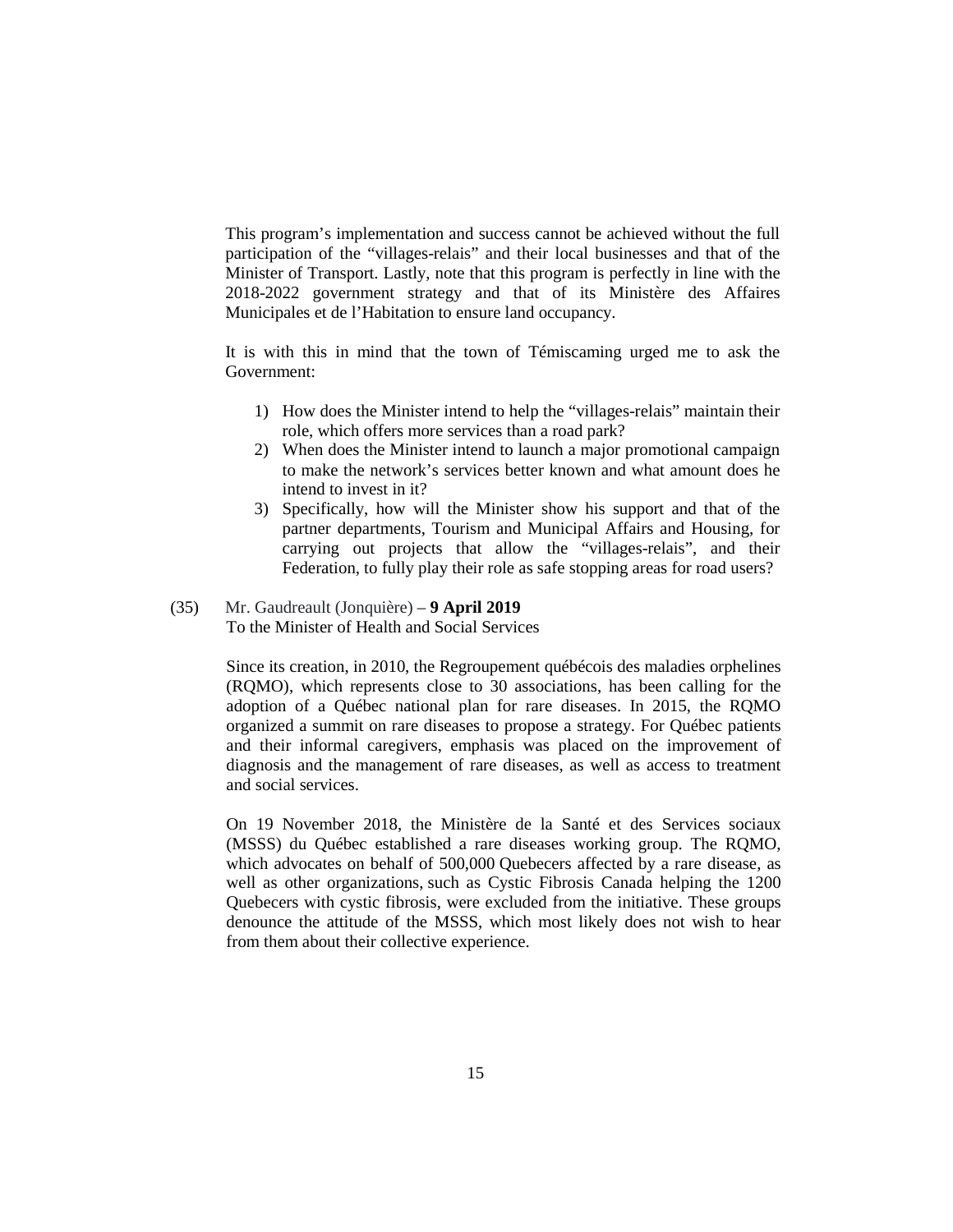Furthermore, it should be noted that the MSSS announced, on International Rare Disease Day, last 28 February, that the Institut national d'excellence en santé et services sociaux (INESSS) had been mandated to develop a Québec rare disease strategy.

My questions are as follows:

- Considering their exclusion from the MSSS working group, will the RQMO and Cystic Fibrosis Canada be invited to participate actively in the work of the INESSS?
- At what stage of the INESSS' and the working group's initiative will the RQMO's proposal, arising from years of consultation, be taken into consideration?
- Treatments for rare and orphan diseases consist of innovative and increasingly personalized therapies in line with the patient's genetic makeup. The INESSS' evaluation process for so-called orphan drugs is starting to recognize promise for therapeutic value as a basic criterion supporting the registration of these drugs. Does the Minister intend to maintain this initiative and facilitate access to these drugs for persons affected by a rare disease, with the objective of improving their quality of life?
- (36) Mrs. Dorion (Taschereau) **9 April 2019** To the Minister of Culture and Communications

The 2018–2023 government action plan on culture, arising from the new Québec cultural policy, unveiled by the Liberals in June 2018, contained 41 measures.

Measure 16 stipulates the "[Translation] implementation of concrete solutions to address the issues of employment, remuneration and the social protection of professional artists and cultural workers".

Short-term actions were planned to implement this measure, including reviewing both Acts respecting the status of artists:

- Act respecting the professional status of artists in the visual arts, arts and crafts and literature, and their contracts with promoters
- Act respecting the professional status and conditions of engagement of performing, recording and film artists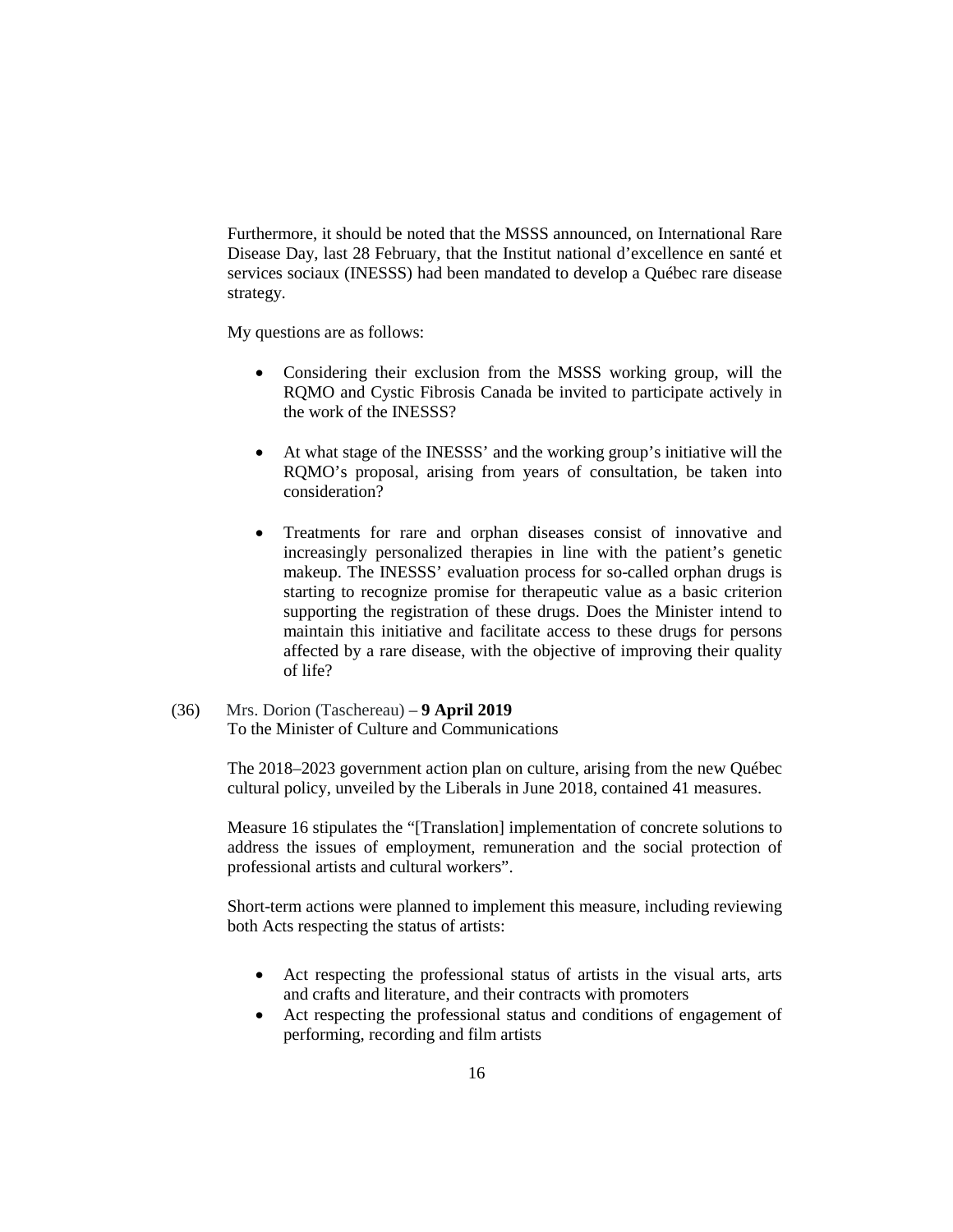Of course, the fact that the Liberals, in 2018, unveiled this policy a few days prior to the adjourment of the House leads us to believe that they had no real intention of reviewing these Acts, so important to artists.

But considering that the Minister mentioned on several occasions that she would maintain this policy and considering that the Government included funds for this policy in the last budget, can the Minister of Culture tell us when these two bills will be introduced?

(37) Mr. Zanetti (Jean-Lesage) – **9 April 2019** To the Minister of Health and Social Services

> Today I draw the attention of the Minister of Health and Social Services to the special situation of Social Solidarity Program (SSP) recipients who are living in intermediate (IR) and family–type resources (FTR).

> Last 8 February, four national organizations for disabled persons wrote to the Minister to denounce certain measures deemed to discriminate against persons living in IR-FTRs. This is what they had to say:

> "[Translation] As the Minister surely knows, the Social Solidarity Program is enhanced each year. Since 2018, additional increases to SSP benefits have been added in pursuance of the Government Action Plan to Foster Economic Inclusion and Social Participation 2017-2023. Since February 2018, SSP recipients living in IR-FTRs had received \$1035 per month, from which the RAMQ deducted \$747 as a contribution of users. The amount left to users is the personal spending allowance, which was \$288 as at 1 February 2018. The calculation of the personal spending allowance is a topic that year after year creates a certain amount of concern among persons living in theses resources and their families.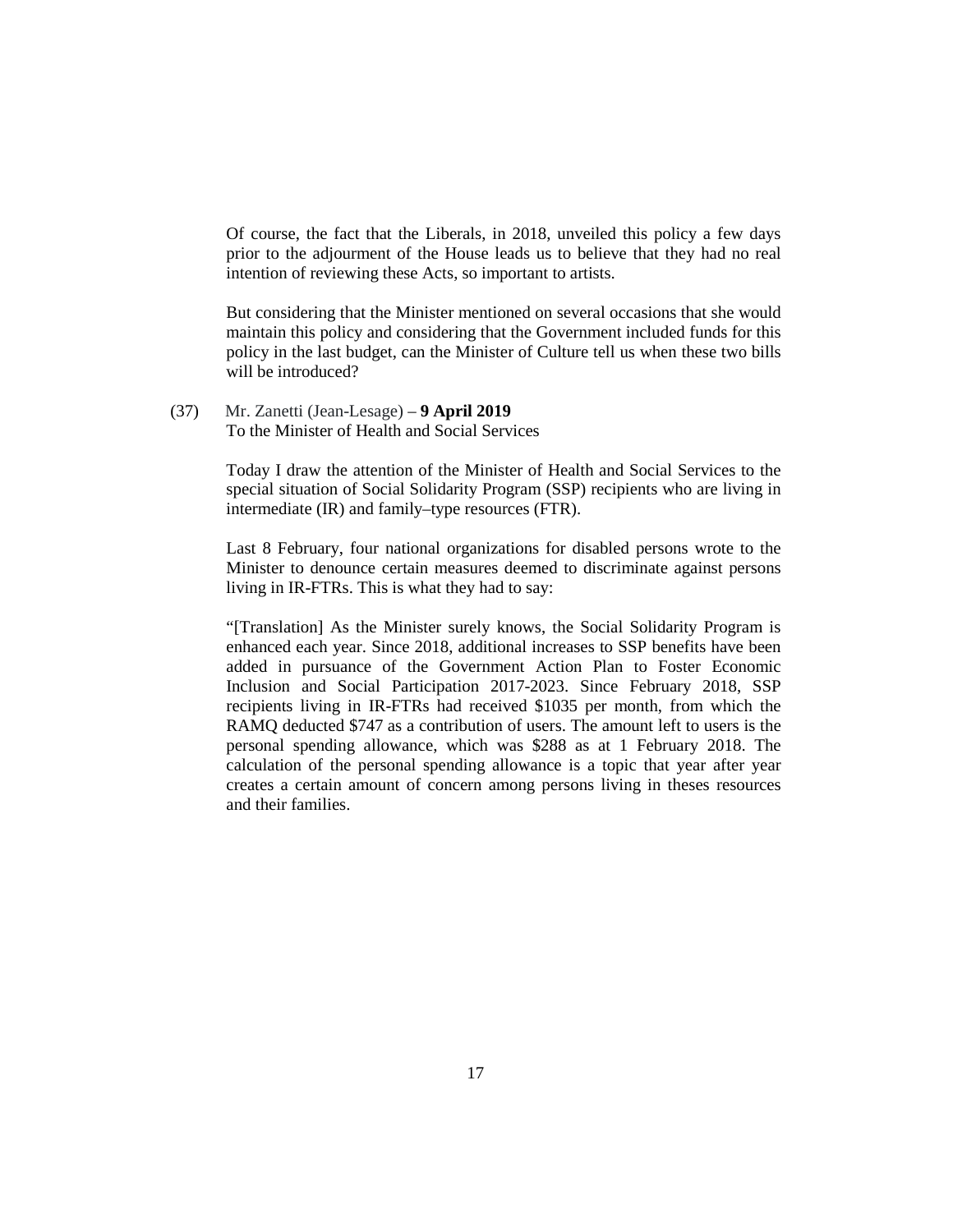On 1 January 2019, a new increase in the SSP benefits occurred. For the first time, persons who had been SSP recipients for at least 66 months out of a total of 72 months were entitled to a greater increase than the other SSP recipients (increasing from \$1035 per month to \$1123 instead of \$1035 to \$1061 for the other recipients). This differentiatied increase is linked to the gradual coming into force of the Basic Income Program, adopted unanimously by the National Assembly in 2018. It should be recalled that under its enabling legislation, the Basic Income Program concerns social inclusion and the economic participation of persons with a severely limited capacity for employment and that, as such, it is not last-resort financial assistance, which distinguishes it from the SSP.

Unfortunately, since 1 February 2019, the personal spending allowance of persons living in these resources has been reduced from \$288 to \$245 per month, regardless of whether or not they had been SSP recipients for 66 months out of 72 months. These persons therefore have become poorer in comparison with 2018, while the Government's efforts were intended to help them overcome poverty and improve their living conditions. At present, these efforts are instead being used to finance housing resources rather than to help the people themselves. It is difficult to understand such a contradiction between different State guidelines."

Accordingly, my questions to the Minister of Health and Social Services are the following:

- Does the Minister intend to reconsider her department's decision by increasing the minimum personal spending allowance threshold to ensure that persons living in IR-FTRs and who are SSP recipients will be entitled to the measures provided for in the Government Action Plan to Foster Economic Inclusion and Social Participation 2017-2023?
- Considering that a good number of persons living in these resources are seeking autonomy and not losing autonomy, how does the Minister justify cutting off a portion of their personal allowance, while this same amount is directly linked to these persons regaining the power to act?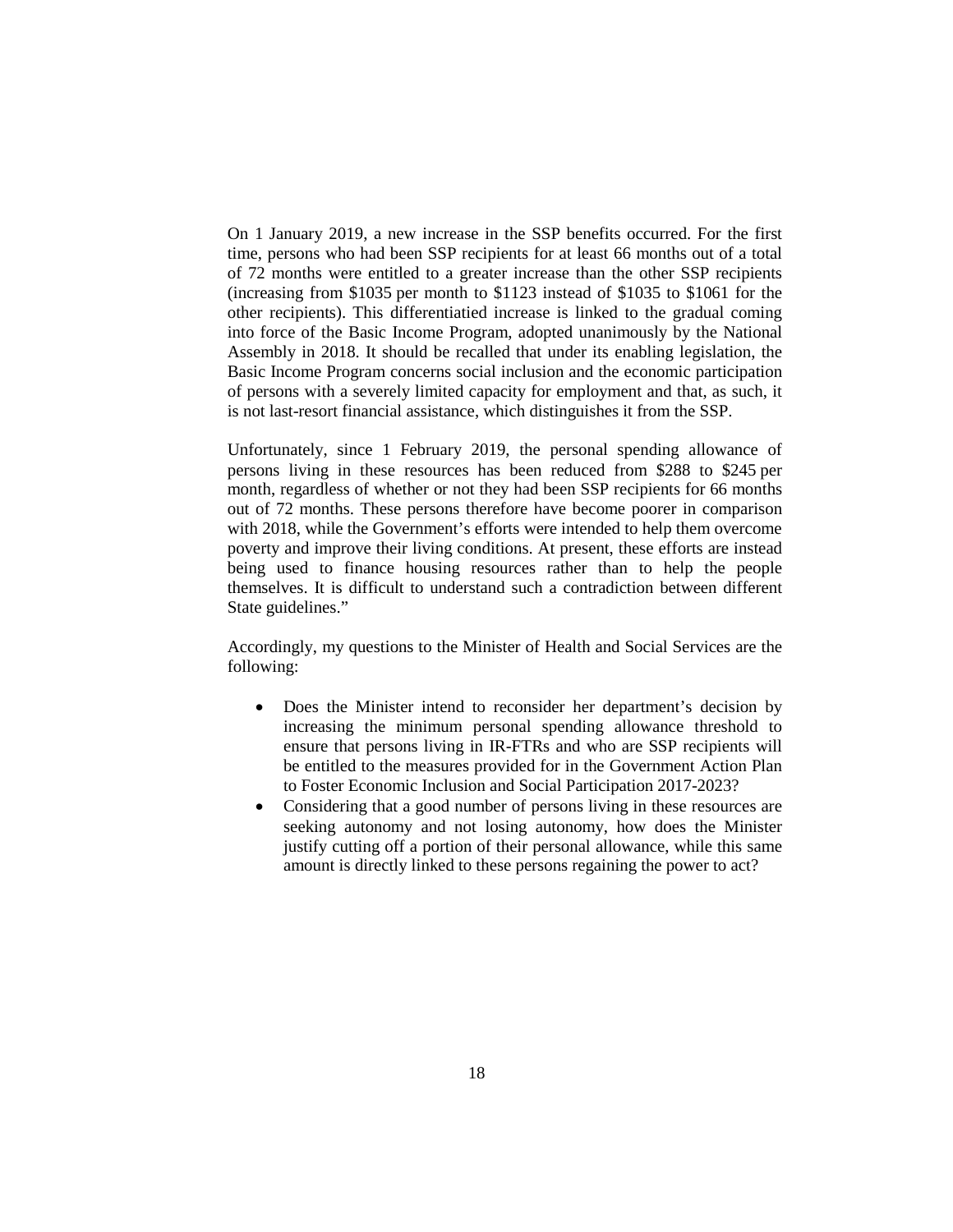(39) Mrs. Fournier (Marie-Victorin) – **30 April 2019** To the Minister of Health and Social Services

> A labour shortage as well as an endemic work overload have been plaguing the health sector for several years. Nurses are the first to be affected in their daily work and demand for their services continues to grow.

> On 16 December 2015, the previous government adopted order-in-council 1072- 2015. This order acknowledged the Ordre des infirmières et infirmiers auxiliaires du Québec's decision to create a special temporary status for candidates to the nursing profession (CEPIA). CEPIAs have been able to practice in public or private institutions under agreement and perform specific acts since its implementation.

> Considering the current work overload in the health care sector, will the Minister commit to:

- − Re-evaluating the authorizations and provisions concerning acts performed by Ordre des infirmières et infirmiers auxiliaires du Québec CEPIA individuals so as to maximize the public network's use of their newly acquired skills?
- Extending the number of institutions that are authorized to hire Ordre des infirmières et infirmiers auxiliaires du Québec CEPIA individuals?
- (40) Mrs. Fournier (Marie-Victorin) **30 April 2019** To the Premier

The Lieutenant-Governor has the power to recommend bills introduced in the National Assembly.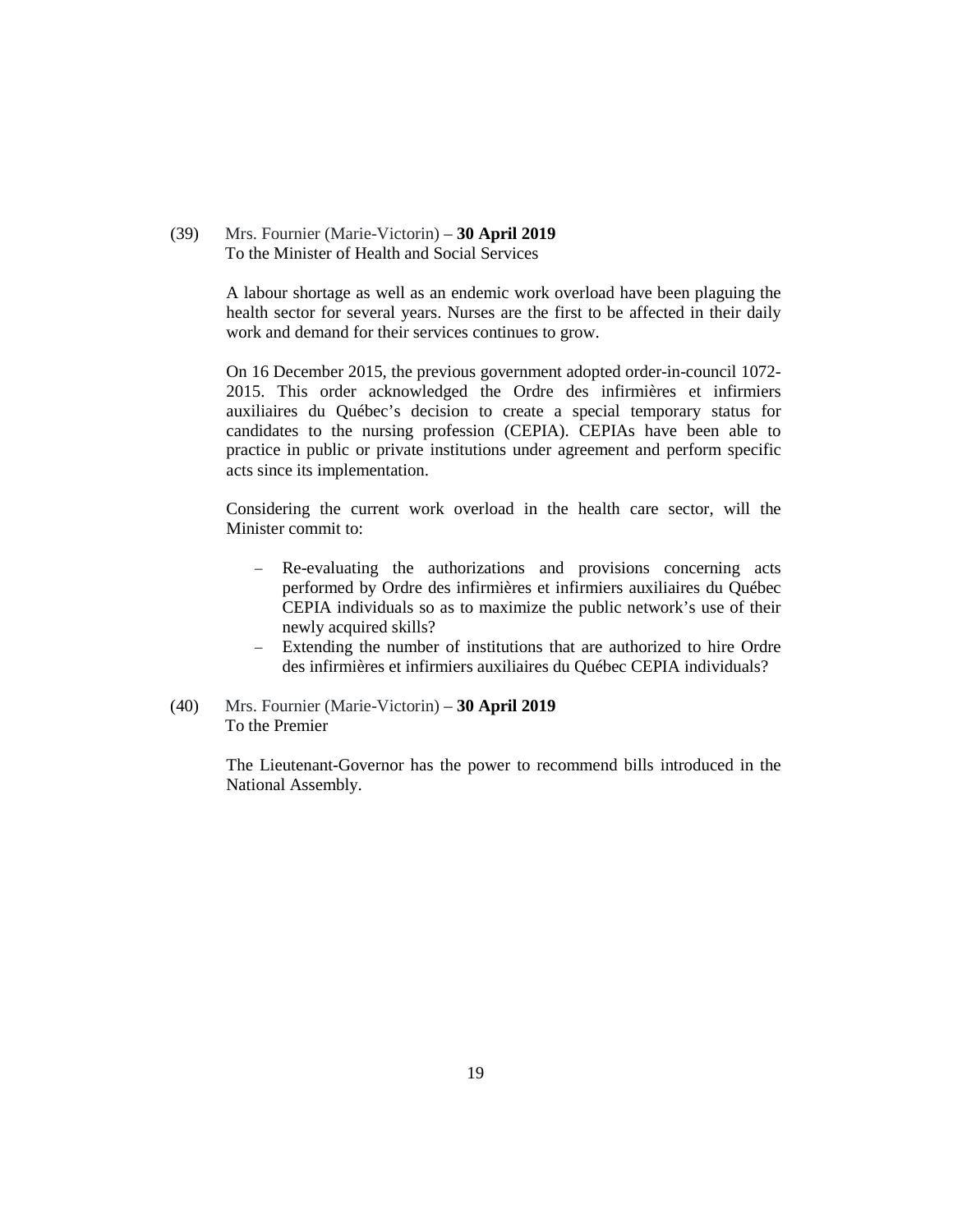We would like to have:

- − A copy of each brief having led to the approval or refusal of the Lieutenant-Governor's recommendation of a bill during the  $42<sup>nd</sup>$ Legislature;
- − The documentation supporting this approval or refusal of a recommendation for each of the bills;
- $-$  A copy of each of the recommendations for bills during the 42<sup>nd</sup> Legislature;
- The number of hours and the financial and human resources involved in the approval or refusal of a recommendation.
- (41) Mrs. Lessard-Therrien (Rouyn-Noranda−Témiscamingue) **1 May 2019** To the Minister of Health and Social Services

On 10 April 2019, the Minister of Health and Social Services announced a reorientation of the OPTILAB project. This reform was intended to reorganize medical biology laboratories in health institutions. The Minister's announcement concentrates on general principles, referring in particular to the number of analyses sent to server laboratories without qualifying the scope. That being said, several questions remain.

It is with this in mind that the Alliance du personnel professionnel et technique de la santé et des services sociaux urged me to ask the Government:

- 1. What percentage of the analyses will actually be sent to the server laboratories?
- 2. The reorientation provides that several conditions will need to be met before any "significant" transfer of analyses takes place. What does the word "significant" mean?
- 3. What specific mechanisms does the reorientation intend to implement in institutions to improve communications about the project and when will they be put in place?
- 4. What specific mechanisms does this reorientation intend to establish so that medical technologists may henceforth be involved in the OPTILAB process and when will they be put in place?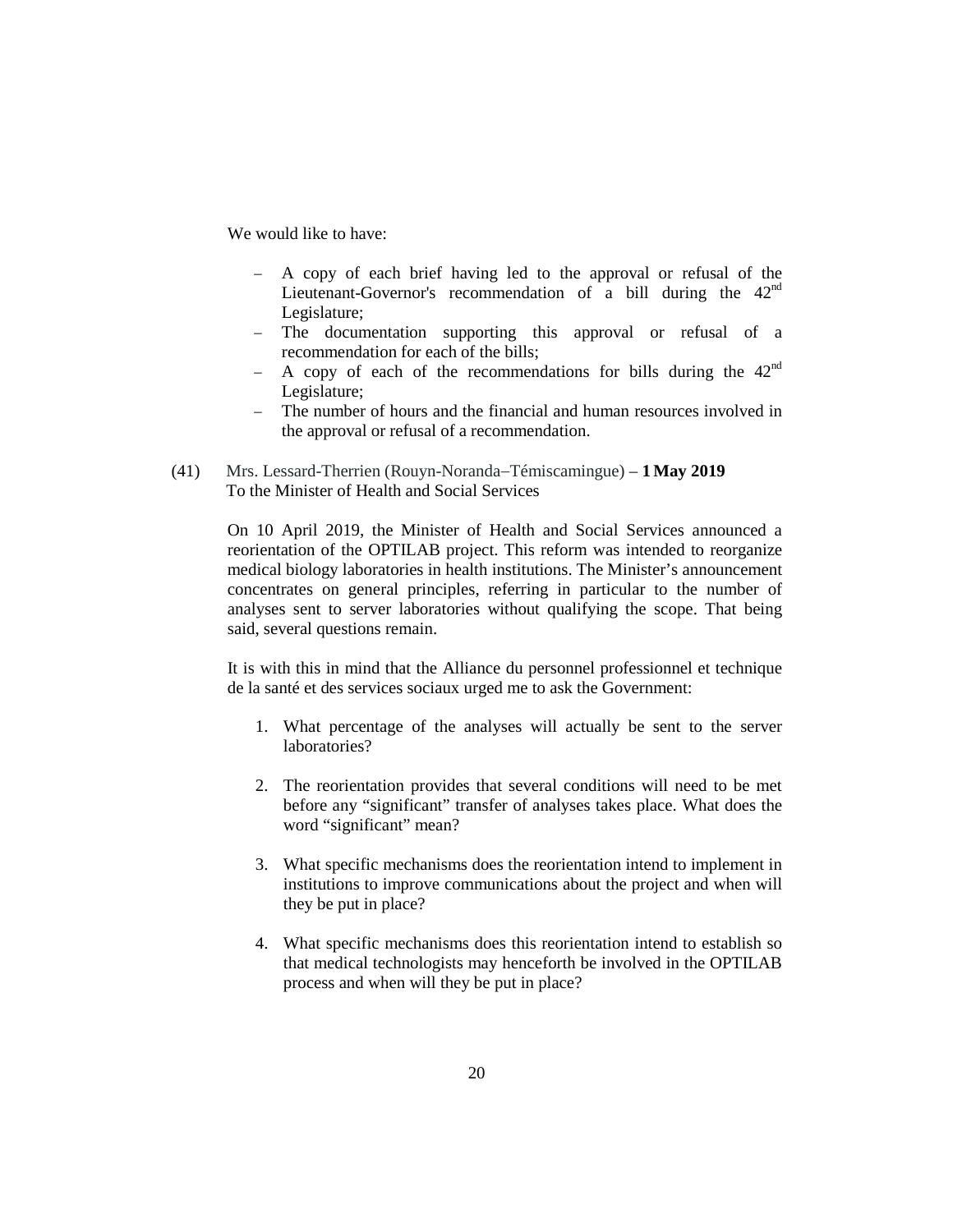- 5. Will this reorientation result in medical technologists–particularly those in the regions–losing their jobs? If so, by when and how will they be informed thereof?
- 6. What specific mechanisms does this reorientation contain to address the inherent work overload and burnout in this project and when will they be put in place?
- (42) Mrs. Lessard-Therrien (Rouyn-Noranda−Témiscamingue) **1 May 2019** To the Minister of Agriculture, Fisheries and Food

The Ministère de l'Agriculture, des Pêcheries et de l'Alimentation du Québec (MAPAQ) does not provide financial support to independent community organizations. The MAPAQ is therefore, along with the Ministère de l'Énergie et des Ressources naturelles and the Ministère du Tourisme, one of three departments that do not have any funding program for independent community organizations. In other departments, the amount set aside for these programs is approximately 1% of the department's overall budget.

It is with this in mind that the Union paysanne urged me to ask the Government:

- 1) When does the Minister of Agriculture, Fisheries and Food intend to establish a funding program for independent community organizations?
- 2) Which organizations does the Minister of Agriculture, Fisheries and Food intend to include in the funding program for independent community organizations?
- 3) What amount does the Minister of Agriculture, Fisheries and Food intend to invest in the funding program for independent community organizations?
- 4) Specifically, how does the Minister of Agriculture, Fisheries and Food intend to show his support to the independent community organizations under his jurisdiction?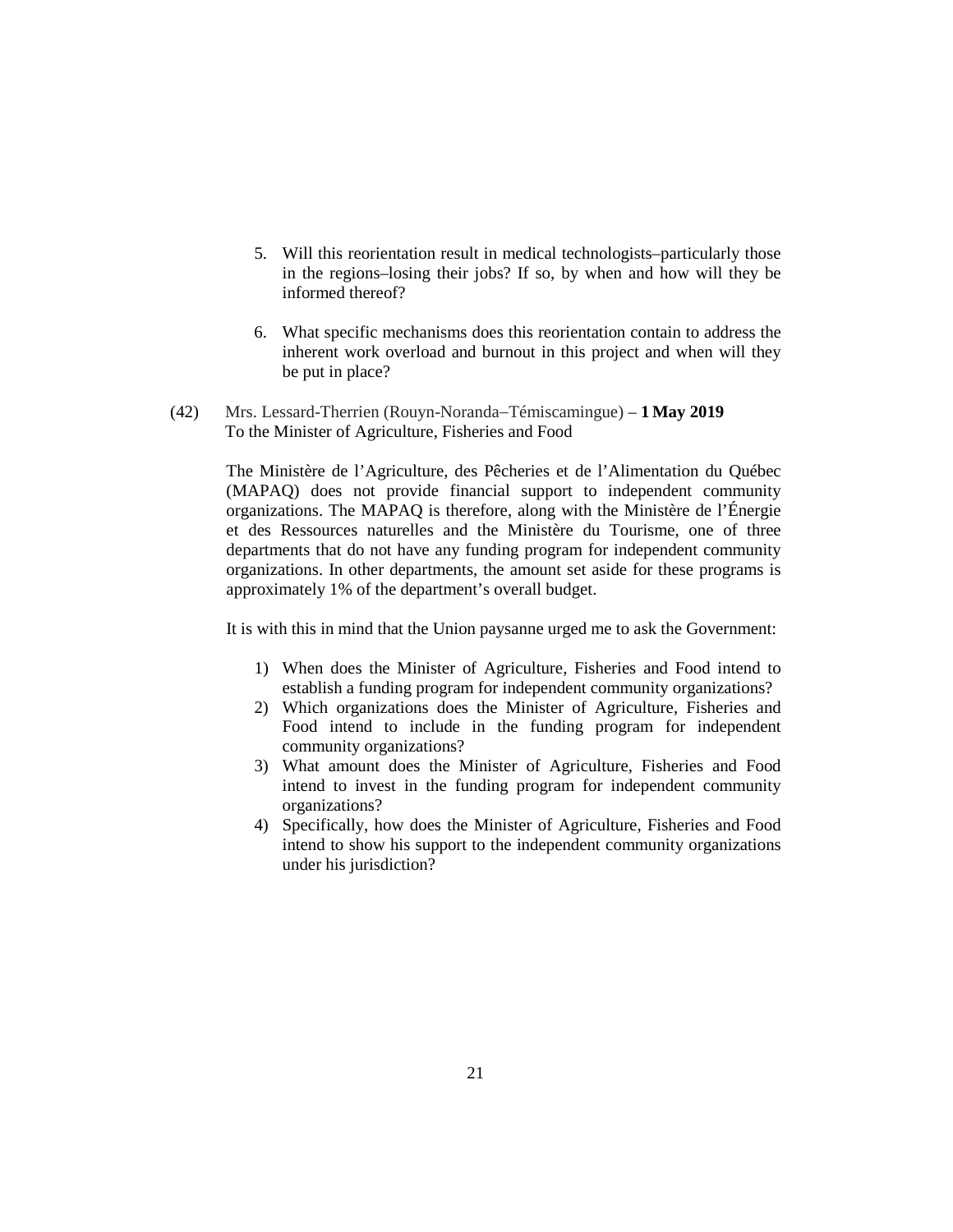### (43) Mr. Ouellette (Chomedey) – **2 May 2019** To the Minister of Finance

The Minister is well aware of my interest in the protection of whistleblowers and the fight against corruption. I was mentioning this to him a few weeks ago while pointing out that several department employees were opposed to certain ways of doing things and had for the past few years condemned some of the Agence du revenu's practices.

Which general directorate is responsible for the Agence du revenu's whistleblower protection program?

During the 2018–2019 fiscal year, 42 tax auditors handed in their resignation and 5 were dismissed. I would like to know the reasons for these resignations and dismissals, considering that certain employees of the State are victims of reprisals in several Government departments and bodies.

Since the fight against corruption remains an important part of my political involvement, that I expressed my interest and concern in this regard to the Conseil du trésor in the implementation of a pilot project announced by the previous Government in June 2018, and since Revenu Québec is not a part of it;

I would like clarification on the awarding of two untendered professional services contracts, including the date, the content of the contract, who asked for it and from which general directorate and for what purpose these contracts were granted:

- Gestion Jean Bourdeau Training in connection with the ISO37001 standard (anti-bribery management system) – \$3,600
- Accuracy Canada inc. Securities rating \$20,000
- (44) Mrs. Nichols (Vaudreuil) **8 May 2019** To the Minister of Municipal Affairs and Housing

Section 3 of the *Act respecting land use planning and development* (LUPD) provides that every regional county municipality (RCM) must maintain in force, at all times, a land use and development plan applicable to its whole territory.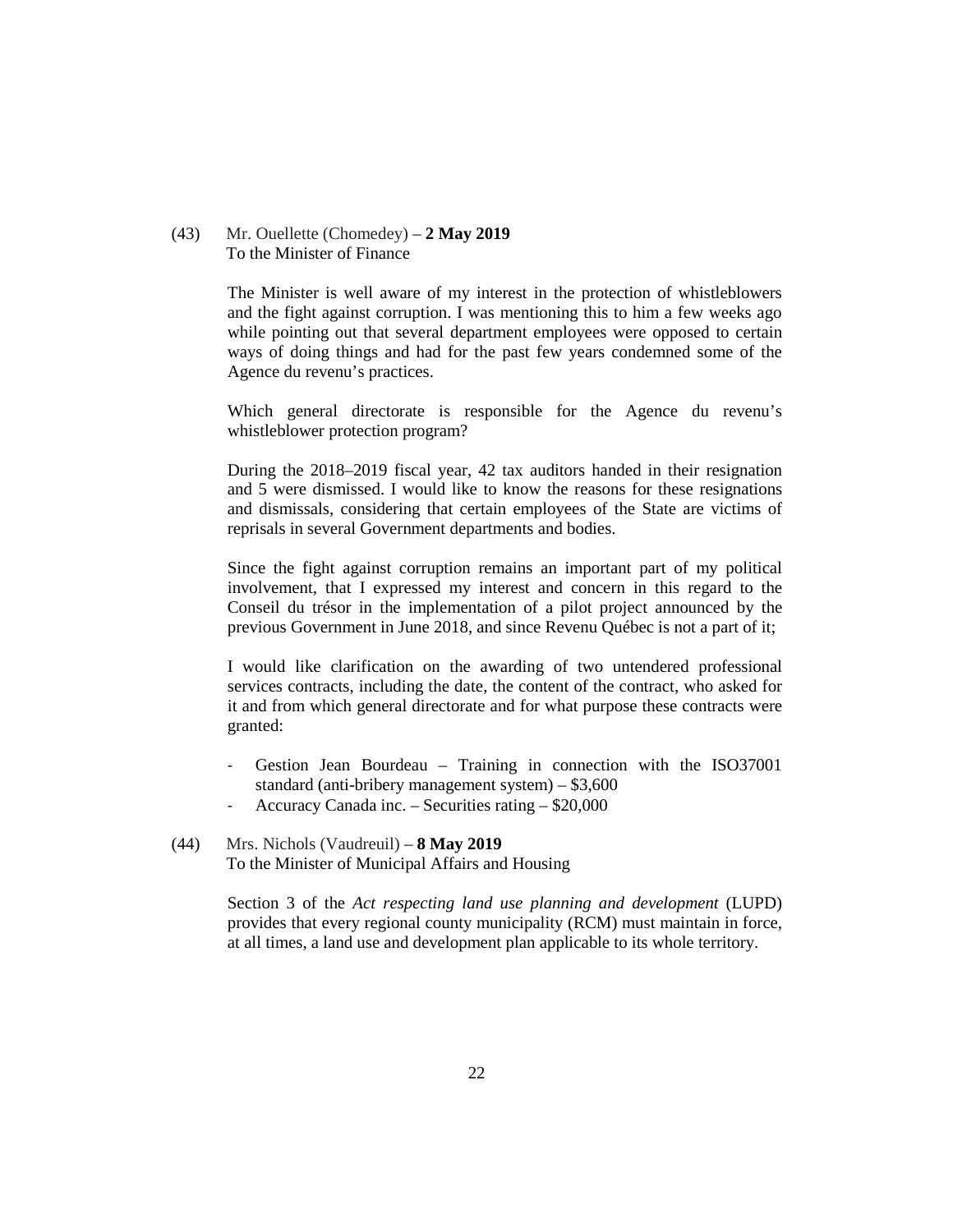These land use plans deal mainly with urbanization perimeters and flood risk mapping, two topical issues following the spring floods of 2017 and 2019.

Despite the efforts made in recent years, several RCMs still have so-called "first generation" land use plans whose adoption sometimes dates back thirty years.

Does the Minister intend to put in place an exceptional and accelerated support procedure for regional county municipalities to update their land use plans?

Can the Minister confirm the specific timeline for the updating of all so-called "first generation" land use plans?

(45) Mrs. Nichols (Vaudreuil) – **14 May 2019** To the Minister of Municipal Affairs and Housing

The 2014-2018 Québec tax gas funding program (TECQ) has expired.

This program makes available to Québec municipalities amounts arising from the revenues of the Federal gasoline excise tax and the Government of Québec's contribution.

The details of the next version of the program for 2019-2023 are currently available for consultation at the municipal level. It is quite clear from this consultation that several municipalities are very concerned about the eligibility of municipal buildings to the program.

During the consideration of the 2019-2020 estimates of expenditure of the Ministère des Affaires municipales et de l'Habitation – Municipal Affairs component, reference was made, during an exchange between the Minister and the Member for Rousseau, to correspondence exchanged between the Government of Québec and the Federal Government regarding the renewal of the TECQ program.

For the sake of transparency, will the Minister of Municipal Affairs commit to providing Members with all of this correspondence as well as the terms that are currently the subject of consultations at the municipal level?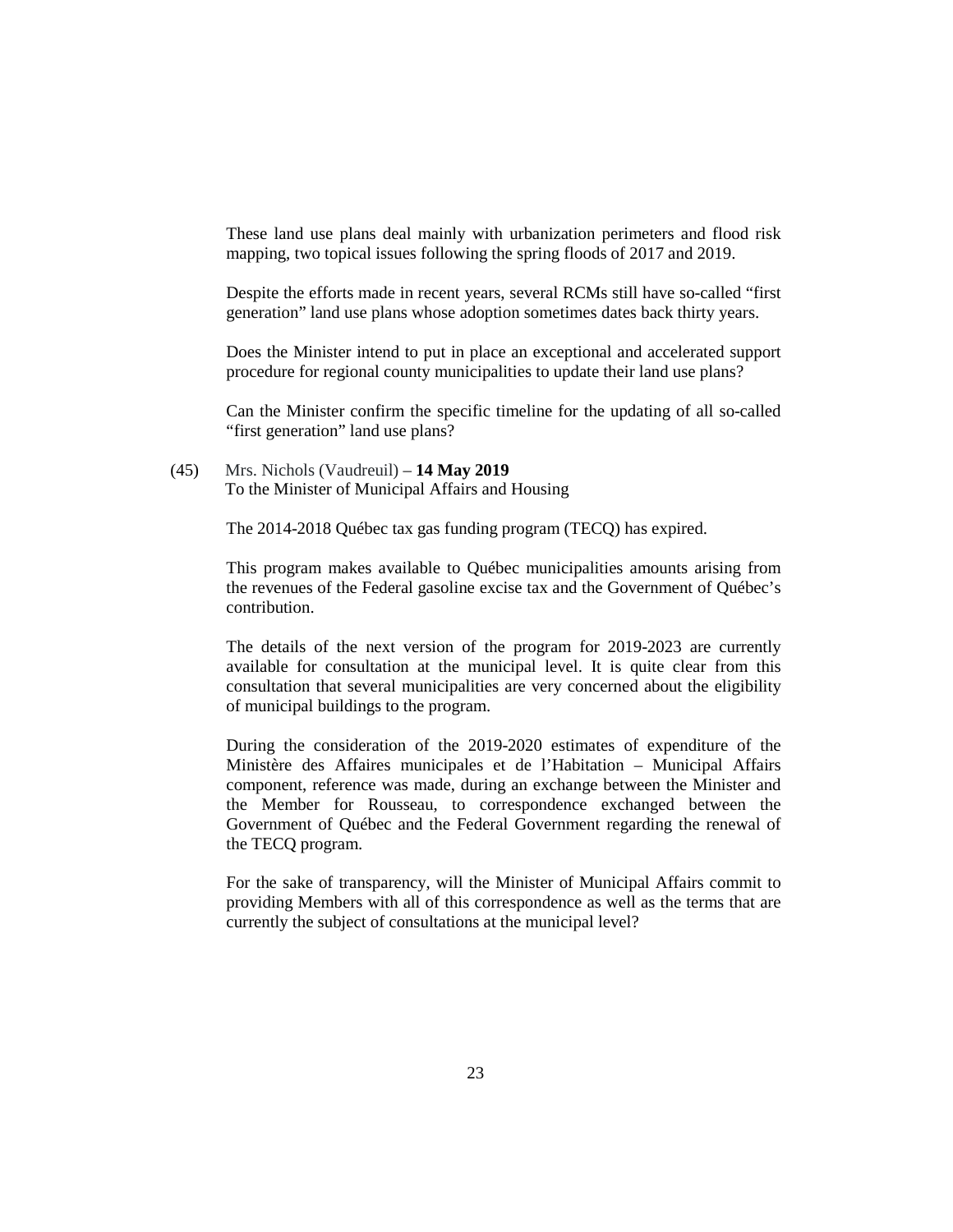Likewise, will the Minister of Municipal Affairs provide us with the specific timeline of the TECQ program renewal for 2019-2023?

(46) Mrs. Nichols (Vaudreuil) – **14 May 2019** To the Minister of Municipal Affairs and Housing

> The purpose of the Fonds pour l'eau potable et le traitement des eaux usées (FEPTEU) program is to accelerate municipal investments in the short term while supporting the implementation or the rehabilitation of drinking water, wastewater and rainwater infrastructures, as well as the planning and designing of future installations and upgrading of existing networks.

> This program relies on \$363.8 million from the Federal Government and \$300 million from the Government of Québec. With an assistance rate of up to 83%, this program has been very popular among municipalities.

> Unfortunately, the amounts set aside for the FEPTEU program have all been incurred, with the result that the program has closed.

> As part of the 2011-2017 Québec strategy for drinking water conservation, 77% of Québec's municipalities achieved the leak reduction goal for their entire drinking water distribution network, which was a maximum of 20% of the total volume of water distributed. Despite these encouraging results, it is important to continue efforts in this direction.

> Consequently, can the Minister indicate whether negotiations are underway with the Federal Government to renew the FEPTEU program, the Government's specific timeline and the main goals sought by the Government of Québec in the context of this negotiation?

> Can the Minister also indicate whether she intends to develop or improve other programs in order to stimulate municipal investments in drinking water infrastructures?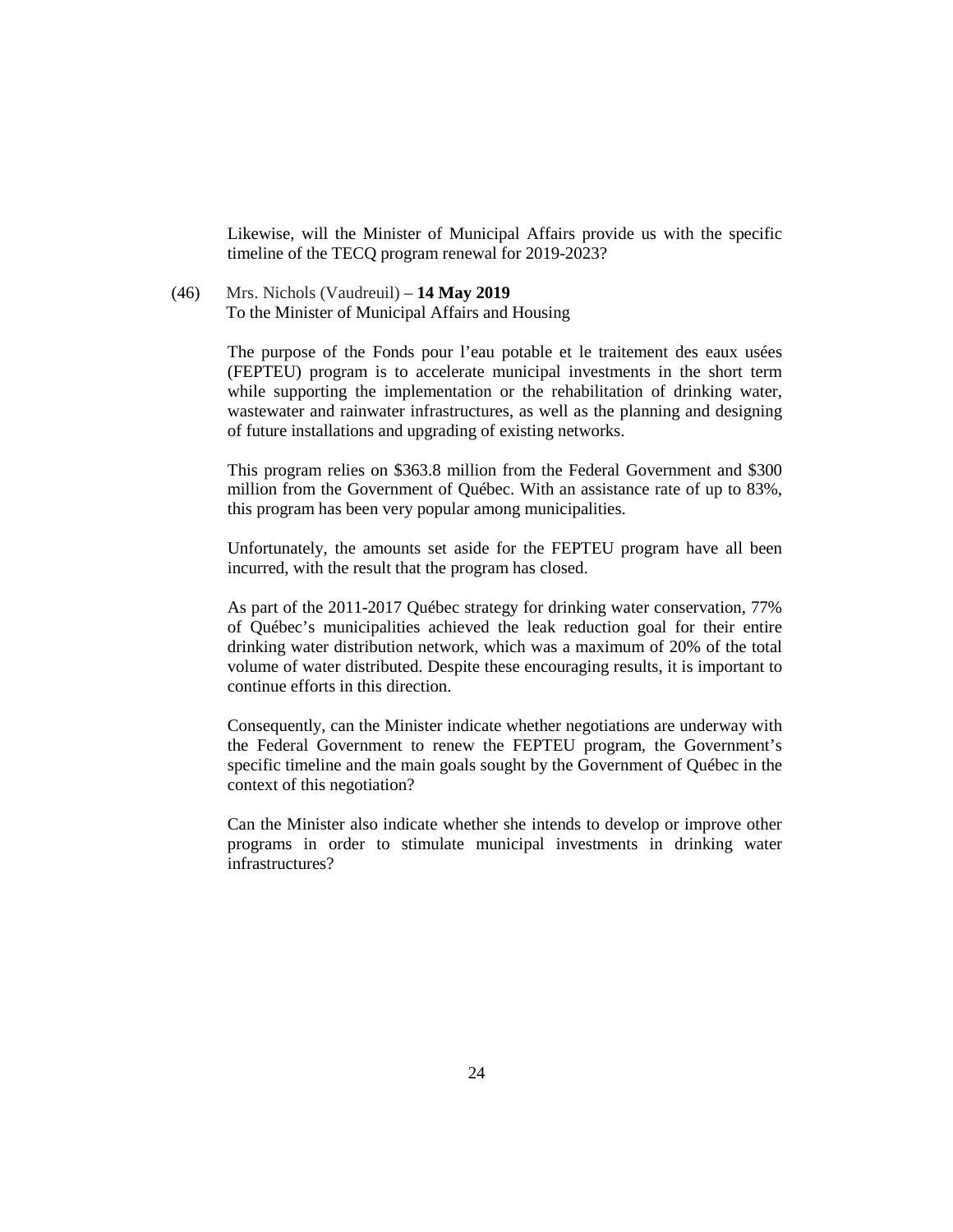(47) Mrs. Nichols (Vaudreuil) – **14 May 2019** To the Minister of Municipal Affairs and Housing

> The Coalition avenir Québec Government made a commitment, in the recent election campaign, to transfer the equivalent of one percent of the Québec Sales Tax (QST) to municipalities, a commitment estimated at \$1.6 billion.

> During the examination of the 2019-2020 estimates of expenditure of the Ministère des Affaires municipales et de l'Habitation – Municipal Affairs component, the Minister stated that the transfer of this one percent of the QST would be cost neutral. As a result, current programs and transfers set aside for municipalities will be abolished in order to make the amounts available to achieve this commitment.

> Can the Minister release the analyses relevant to the transfer of one percent of the QST?

> Can the Minister indicate which programs will be abolished to fund this commitment?

(48) Mrs. Maccarone (Westmount−Saint-Louis) – **15 May 2019** To the Minister of Families

> On 20 February 2019, the Minister of Families announced that the development of 11,000 childcare places would be accelerated. The Minister affirmed having sent 400 letters to the promoters of projects that were already authorized to check whether they still intended to go ahead with their projects.

> Can the Minister provide a list of the promoters who received his letter in February and indicate which ones have committed to implementing their project within a 24-month timeline, as requested by the Minister, while specifying the number of places, the type of childcare facility and the region in which it will be implemented?

> Can the Minister also provide us with a list of the promoters who returned their places to the Ministère, indicating the number of places, the type of childcare facility and the region in which it was to be implemented, as well as a list of the promoters who have not replied to the Minister's request as of 14 May 2019?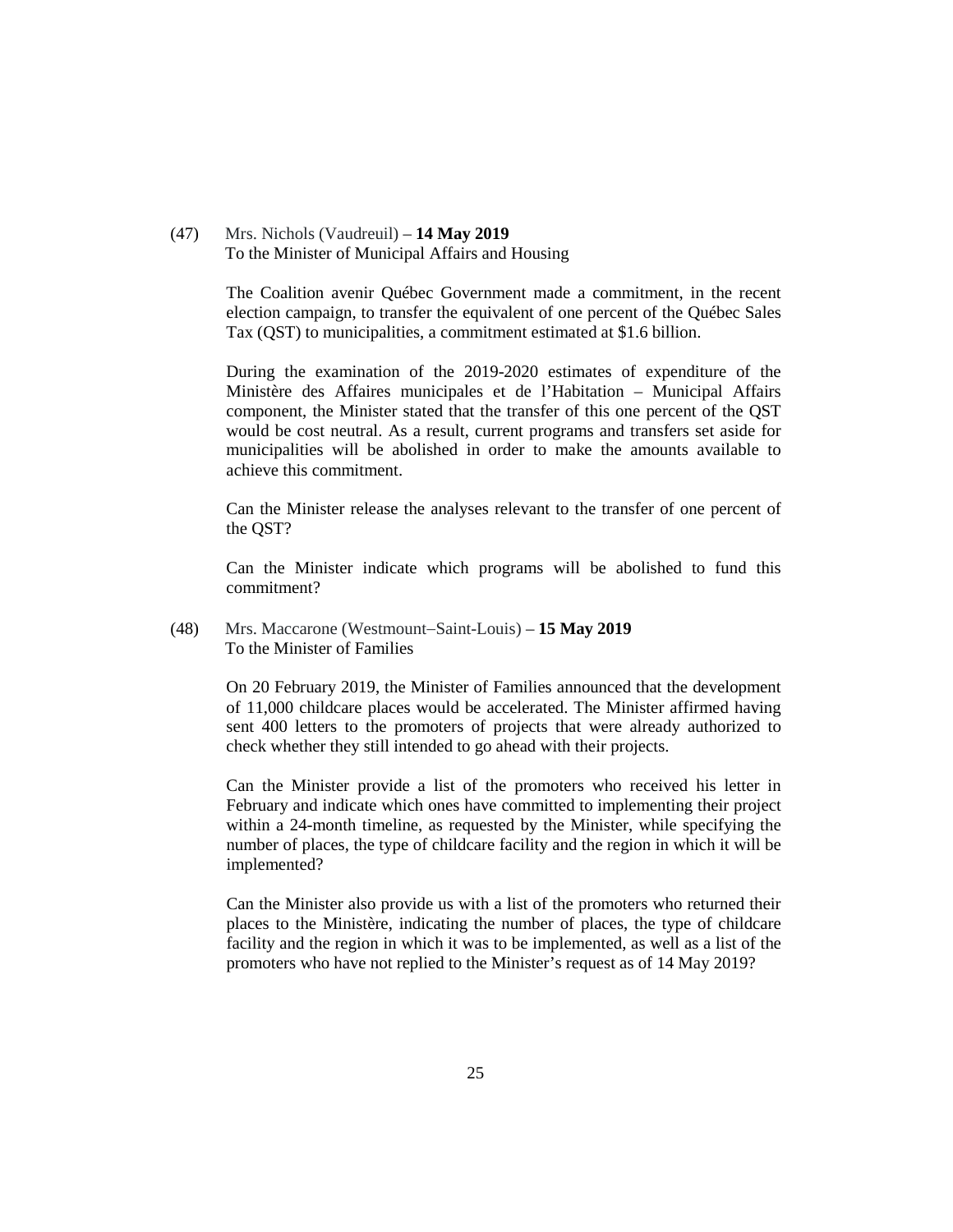## (49) Mrs. Maccarone (Westmount−Saint-Louis) – **15 May 2019** To the Minister of Families

On 9 April 2019, during a press briefing on family-work-school balance, the Minister of Families stated that: "Families' well-being and improving their living environments are priorities for our Government."

Can the Minister provide us with all the documents, reports, situation reports, minutes, studies, notes or analyses produced by the Ministère de la Famille on family-work-school balance since 18 October 2018?

## (50) Mrs. Sauvé (Fabre) – **15 May 2019**

To the Minister Responsible for Seniors and Informal Caregivers

On 24 August 2018, the CAQ issued a press release stating that "a Coalition avenir Québec Government will undertake, during its first mandate, an extensive consultation with users, staff and architects to build some thirty Maisons des aînés and thus compensate for the lack of residential places."

As a follow-up to this commitment to hold extensive consultations on the Maisons des ainés, we would like to have:

- the specified consultation method;
- the consultation period;
- the list of persons consulted, indicating their title and organization;
- the dates of the meetings;
- the agenda for the meetings;
- the documents or briefs tabled with reference to the Maisons des ainés.

## (51) Mrs. Sauvé (Fabre) – **15 May 2019**

To the Minister Responsible for Seniors and Informal Caregivers

In the last election campaign, the Coalition avenir Québec promoted a major commitment by producing a video that states the following:

"The CAQ introduces a new concept intended to replace the dreaded CHSLDs: the Maisons des aînés.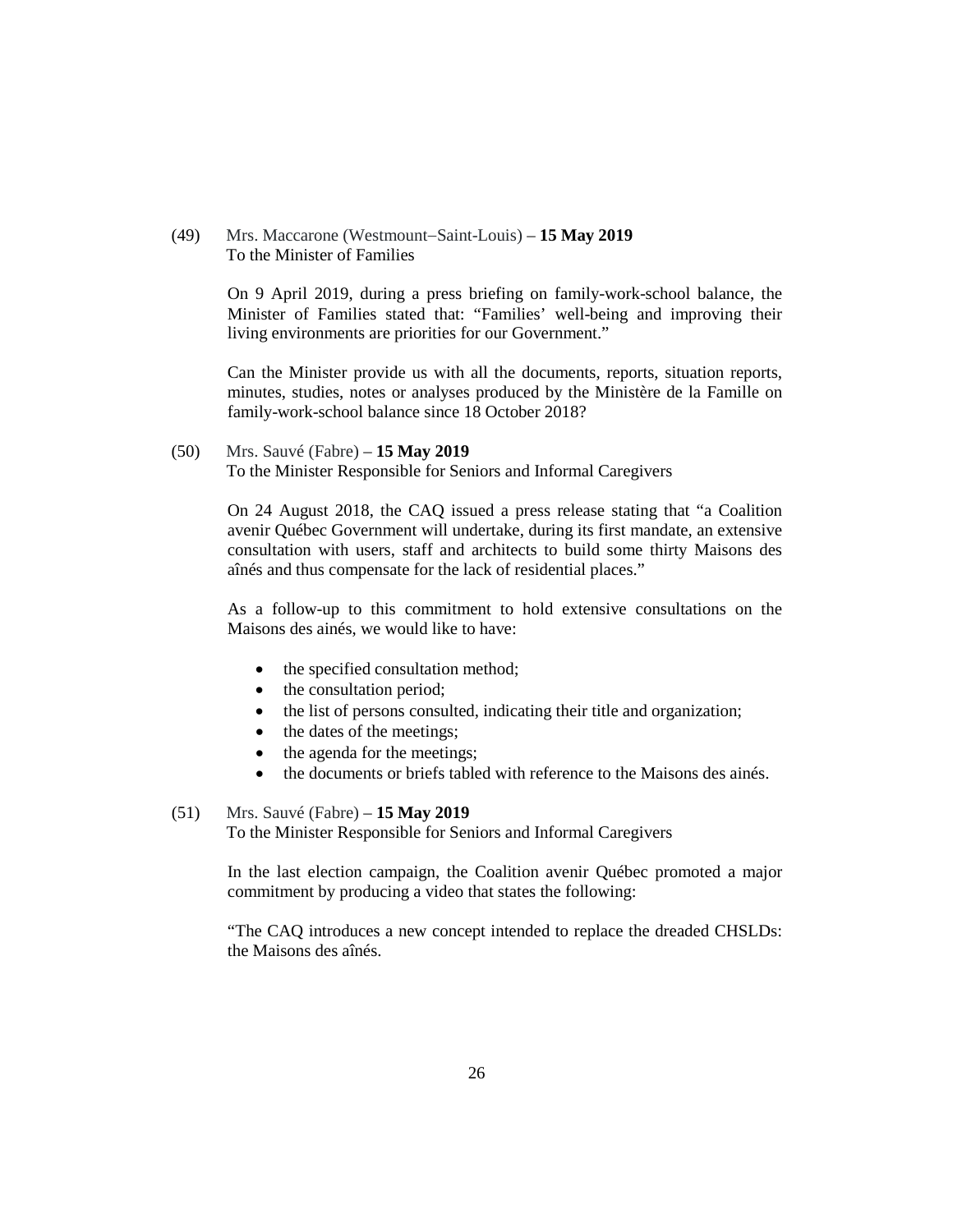We want to give to those who worked selflessly and who gave their all to build our society the welcoming, peaceful and comfortable living environment they so deserve.

The Maisons des ainés will be smaller seniors' homes equipped with airconditioned rooms that will accommodate a maximum of 70 to 130 persons, including safe and lush circulation areas providing a comfortable place to live. The homes will have a human dimension, where meals will be adapted and sufficient staff will have time to take good care of their residents.

The Maisons des aînés, the project of a generation. To do more and better, now, for our parents and our grandparents".

Can the Minister Responsible for Seniors and Informal Caregivers table a copy of the plan for the implementation of the Maisons des ainés to which she referred during the consideration of her department's estimates?

## (52) Mrs. Sauvé (Fabre) – **15 May 2019**

To the Minister Responsible for Seniors and Informal Caregivers

Last 20 March in the Assembly, the Minister Responsible for Seniors and Informal Caregivers stated that she had asked for a population-based assessment to determine where the Government will establish the Maisons des aînés to fill the 2,600 places that the Government must make by 2021.

Can the Minister table a copy of the said population-based plan?

(53) Mr. Ouellette (Chomedey) – **15 May 2019** To the Premier

> The Minister of Public Security is aware of my passion for law enforcement, public security, the fight against criminal organizations and everything the latter represent: organized crime, drug trafficking, procuring and border security.

> Our American neighbours also share this passion for safe communities and are taking the measures necessary to protect their population.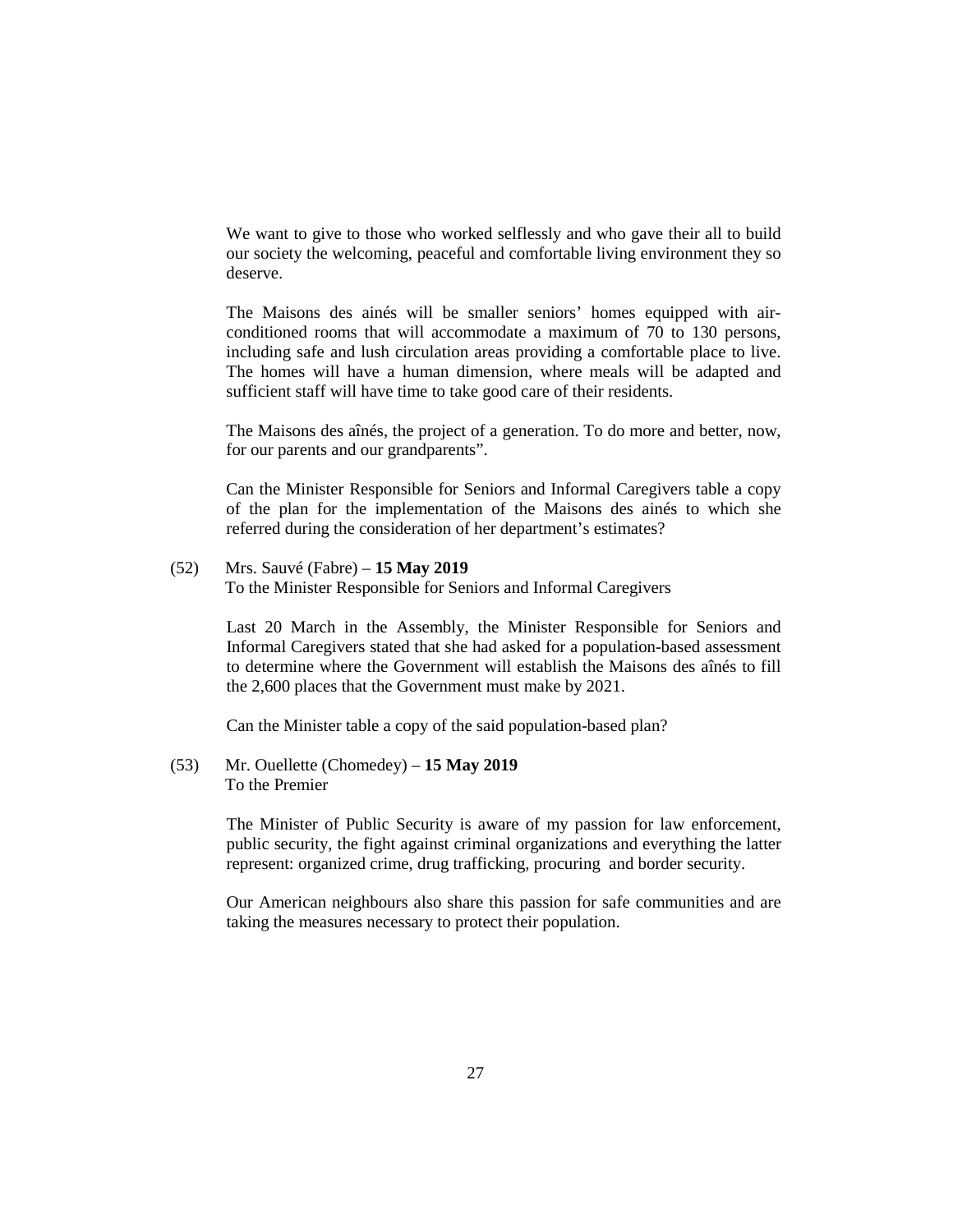Everybody knows that, in Canada, tobacco trafficking is a serious issue that impacts health, security and tax revenues. Organized criminal groups participate in the production, distribution and sale of contraband cigarettes in all manner of formats, including the infamous and mind-boggling 200-cigarette "baggies".

These contraband cigarettes are manufactured at the border limits between Québec, Ontario and the State of New York, in a border zone where jurisdictions are uncertain, where nighttime crossings are commonplace and where criminal activity is carried on with impunity.

While Québec is a leader in repressing tobacco contraband thanks to its dedicated unit, led by the Sûreté du Québec, and to the "ACCÈS Tabac" program implemented by Revenu Québec in partnership with our national and municipal police forces, Québec's neighbours have done a poor job in this area. Ontario, New Brunswick and the rest of Canada are struggling with tobacco contraband issues that they are barely managing to control due to a lack of political will, means and expertise on the matter.

The Americans, however, have the political will to act. Tabled in the House of Representatives last month by the Democratic Representative for Texas Mrs. Sheila Jackson Lee and the Republican Representative for North Carolina Mr. Richard Hudson, Bill H.R. 1642 "Combating the Illicit Trade in Tobacco Products Act: To authorize actions with respect to foreign countries engaged in illicit trade in tobacco products or their precursors, and for other purposes" aims to put the screws on the countries that participate in or that are an important source of illicit tobacco, such as Canada.

The Prime Minister will soon travel to Washington DC to talk about the economy and trade. If the United States passes the Bill, I fear that it will undermine our credibility with the Americans as a reliable trade partner due to Canada's lack of action and to the limited action taken by Ontario and New Brunswick on the issue, New Brunswick having, just last Wednesday, shut down its tobacco contraband-fighting unit.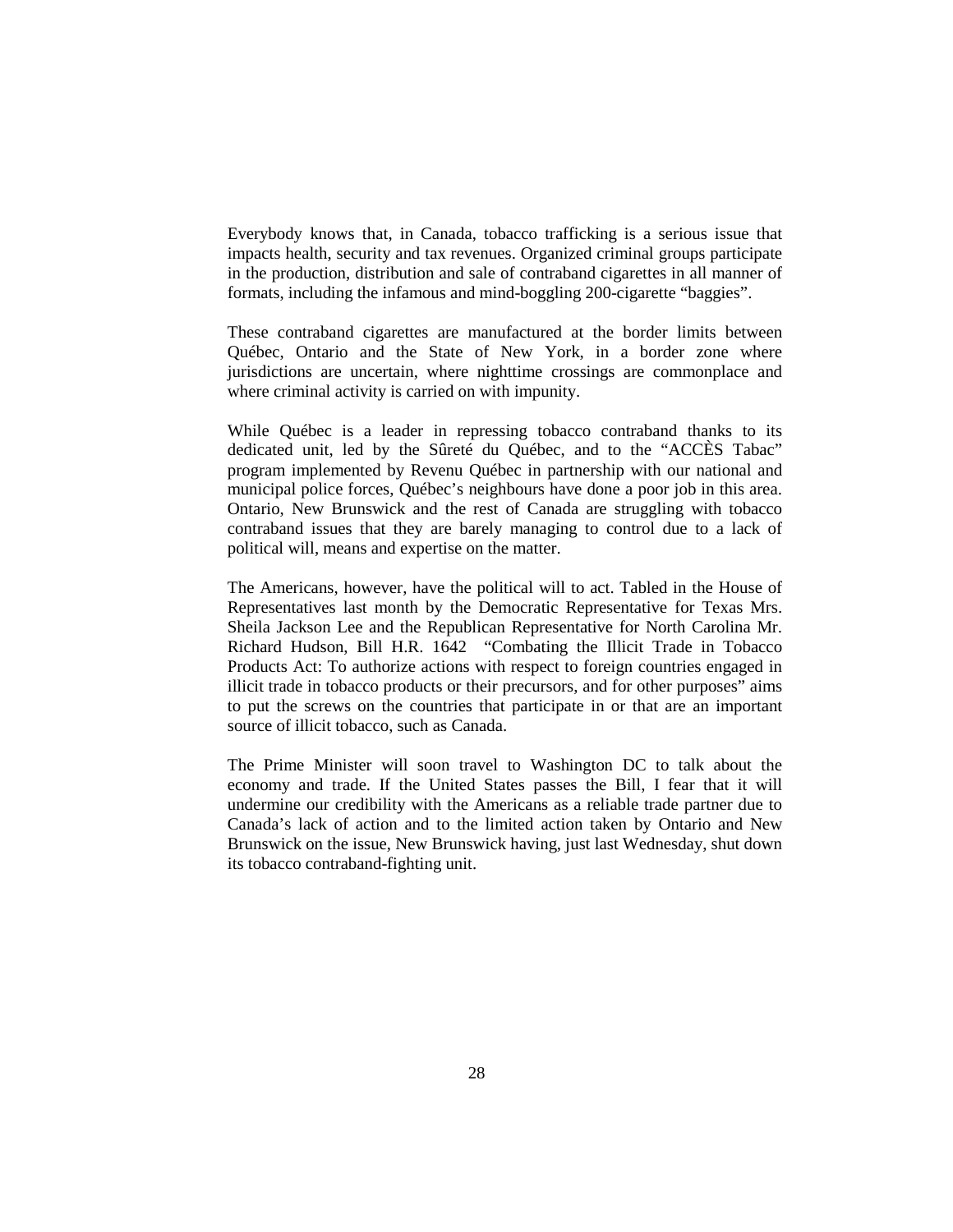As leader of the fight against tobacco contraband in Canada, does the Premier intend to make representations to the American leaders to alert them to the consequences that such exclusionary measures will have on trade with Québec?

Does the Premier intend to speak with his counterparts: the Premier of Ontario, the Premier of New Brunswick and the Prime Minister of Canada at the next Council of the Federation meeting in July 2019, so that they, too, may deploy efforts equaling ours to counter the burgeoning trade of illicit tobacco in our country?